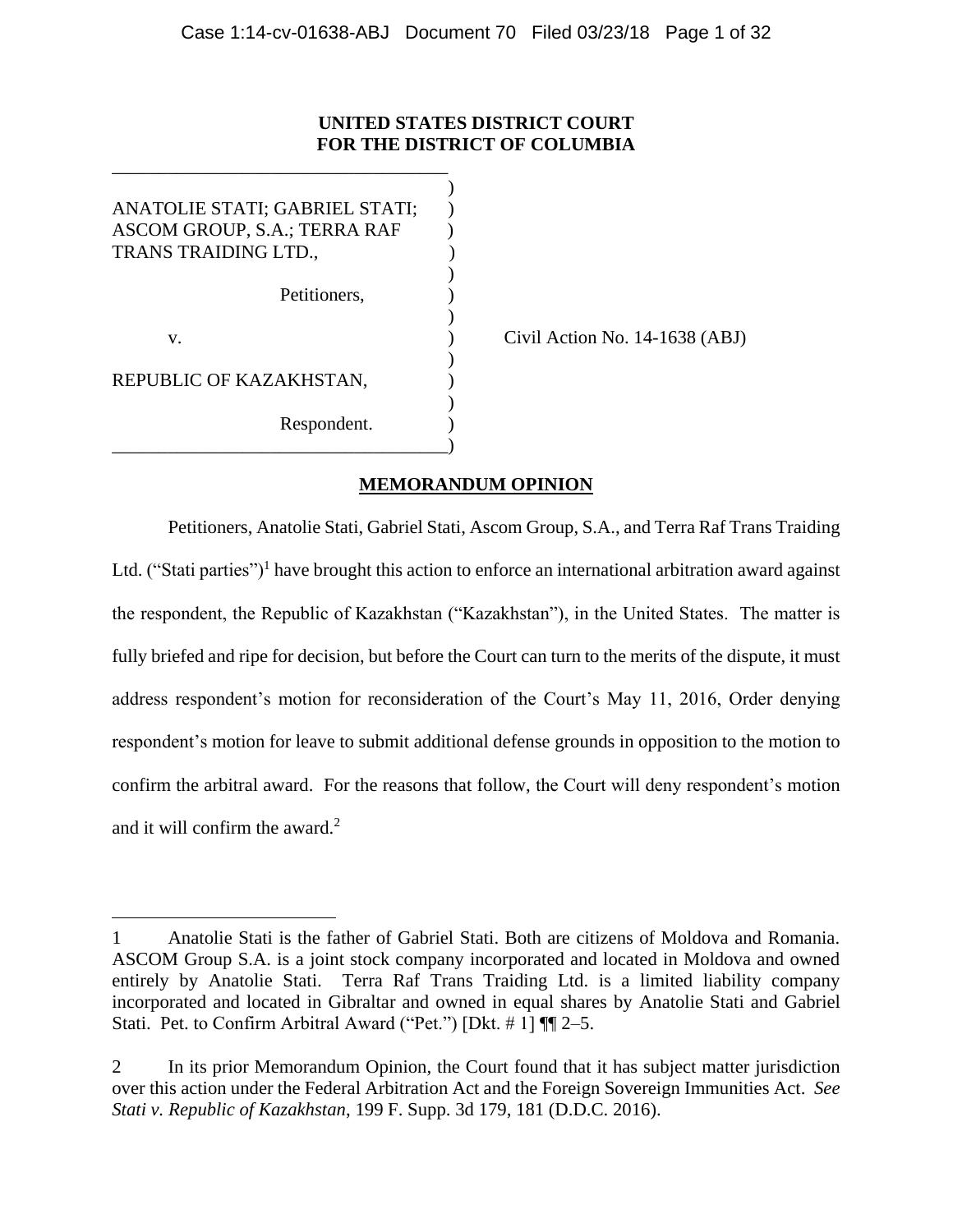### **BACKGROUND**

### **A. Factual Background**

Petitioners have been involved in the oil and gas business in Kazakhstan for approximately 17 years. Between 1999 and 2000, petitioners purchased controlling shares in two Kazakh companies, Kazpolmunay LLP ("KPM") and Tolkynneftagaz LLP ("TNG"). Pet. ¶¶ 28–30. The companies owned the subsoil use rights to the Borankol oil field, the Tolkyn gas field, and the Tabyl exploration block in Kazakhstan. *Id.* ¶¶ 29–30. Petitioners eventually came to own 100% of KPM and TNG, and in 2000, those companies obtained approval from Kazakhstan to explore and develop various oil and gas fields located in the country. *Id.* ¶ 31; Arb. Award [Dkt. # 2-1, 2- 2, 2-3, 2-4] ("Award") ¶ 229. A year later, in 2001, petitioners, through KPM and TNG, invested more than one billion dollars in the development of the Borankol and Tolkyn fields, and the Tabyl Block. Pet. ¶ 32.

In 2008, Kazakhstan began a government investigation of Anatolie Stati and his companies, including his compliance with export tax laws. Award ¶¶ 296–99. Petitioners and respondent disagree on what followed. According to petitioners, the government of Kazakhstan began to intimidate and harass petitioners into selling their investments to the state-owned company KazMunaiGas at a substantial discount. Pet. ¶ 33. Specifically, petitioners claim that Kazakhstan "baselessly" accused petitioners of fraud and forgery, levied more than \$70 million dollars in back taxes, arrested KPM's general manager for "illegal entrepreneurial activity," and ultimately seized all of KPM and TNG's assets. *Id*. And on July 21, 2010, Kazakhstan terminated petitioners' subsoil use contracts. Award ¶ 611.

Kazakhstan's version of events is that the Kazakh Tax and Customs Committee properly assessed \$62 million dollars in taxes to petitioners, and that a lawful criminal investigation by the Kazakh authorities led to the arrest and imprisonment of KPM's General Director. Award ¶¶ 394,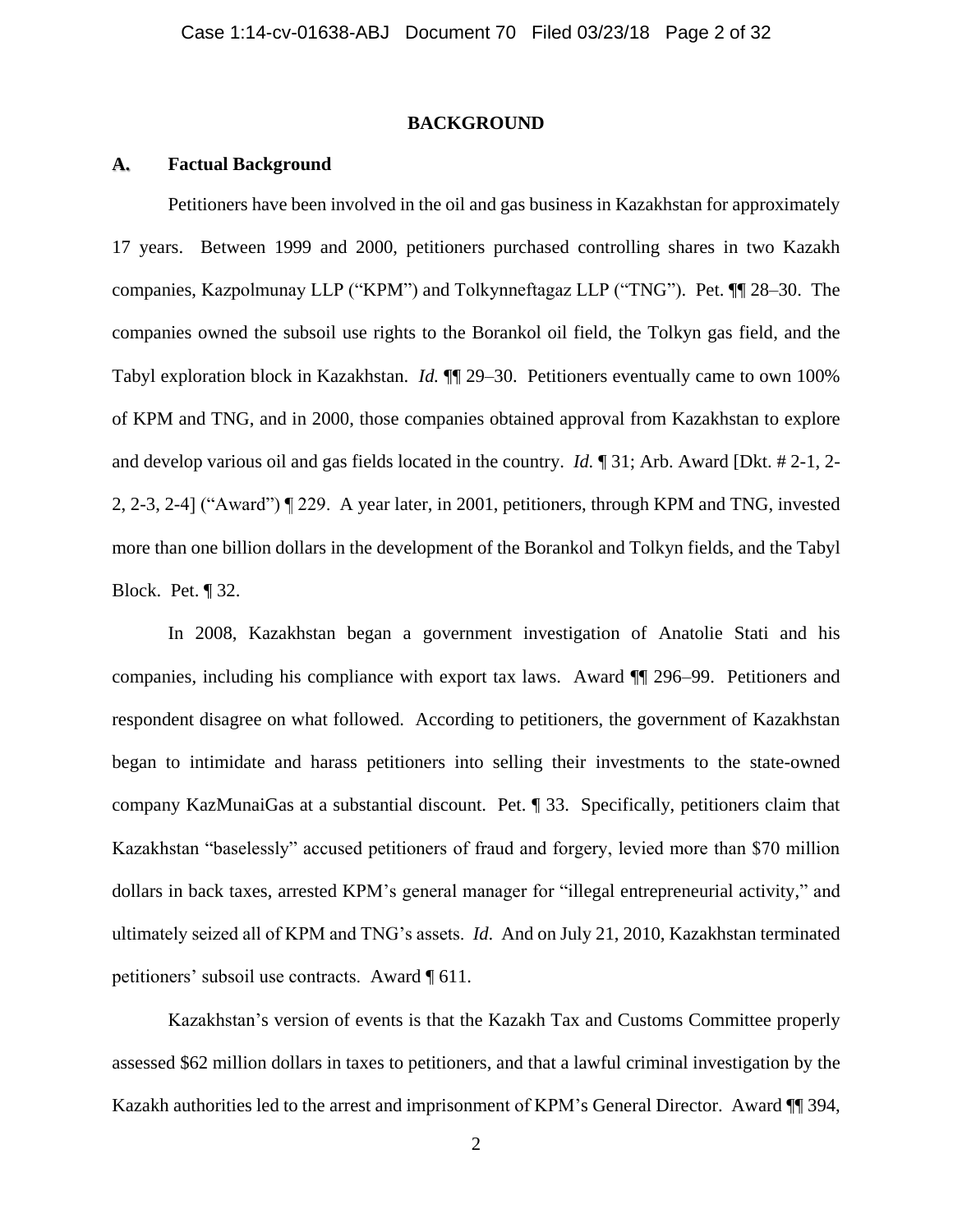430, 440, 492. Respondent maintains that it was the investigation that led to the termination of KPM and TNG's subsoil use contracts on July 21, 2010, and it disputes the claim that Kazakhstan expropriated petitioners' assets. *Id*. ¶¶ 591–611. Instead, respondent takes the position that the Kazakh state oil company and its subsidiary placed petitioners' oil and gas fields into trust management on a temporary basis only. *Id*. ¶ 611.

### **B. Procedural Background**

On July 26, 2010, petitioners filed a Request for Arbitration with the Stockholm Chamber of Commerce ("SCC") in Sweden. Req. for Arb., Ex. C. to Decl. of Charlene C. Sun [Dkt. # 2-6] ("Req. for Arb."). The request states:

> Over the past two years, Kazakhstan has engaged in a campaign of harassment and illegal acts against [petitioners] that culminated on July 21, 2010 with the State's notice of unilateral termination of the companies' Subsoil Use Contracts, the illegal expropriation of [petitioners'] Kazakh investments, and the subsequent commandeering of [petitioners'] offices by personnel of State-owned KazMunaiGas and the Kazakh Ministry of Oil and Gas.

*Id*.  $\P$  4. Petitioners further alleged that Kazakhstan's harassment "clearly had expropriation as its ultimate goal, and it had the effect in the process of destroying both the market value and alienability of [petitioners'] investments." *Id*. ¶¶ 4, 8. The request invoked the Energy Charter Treaty ("ECT"), an international agreement signed by the respondent, which allows investors to submit disputes to the SCC for arbitration. Energy Charter Treaty, art. 26(4)(c), Dec. 17, 1994, 2080 U.N.T.S. 95, 121–22. Accordingly, the arbitral proceedings were governed by the SCC's Arbitration Rules. Pet. ¶ 22.

On December 19, 2013, the SCC tribunal issued an award in favor of petitioners and against respondent. Pet. ¶ 27. The tribunal determined that Kazakhstan breached its obligation to provide fair and equitable treatment under Article 10(1) of the ECT. Award ¶¶ 1085–95. It awarded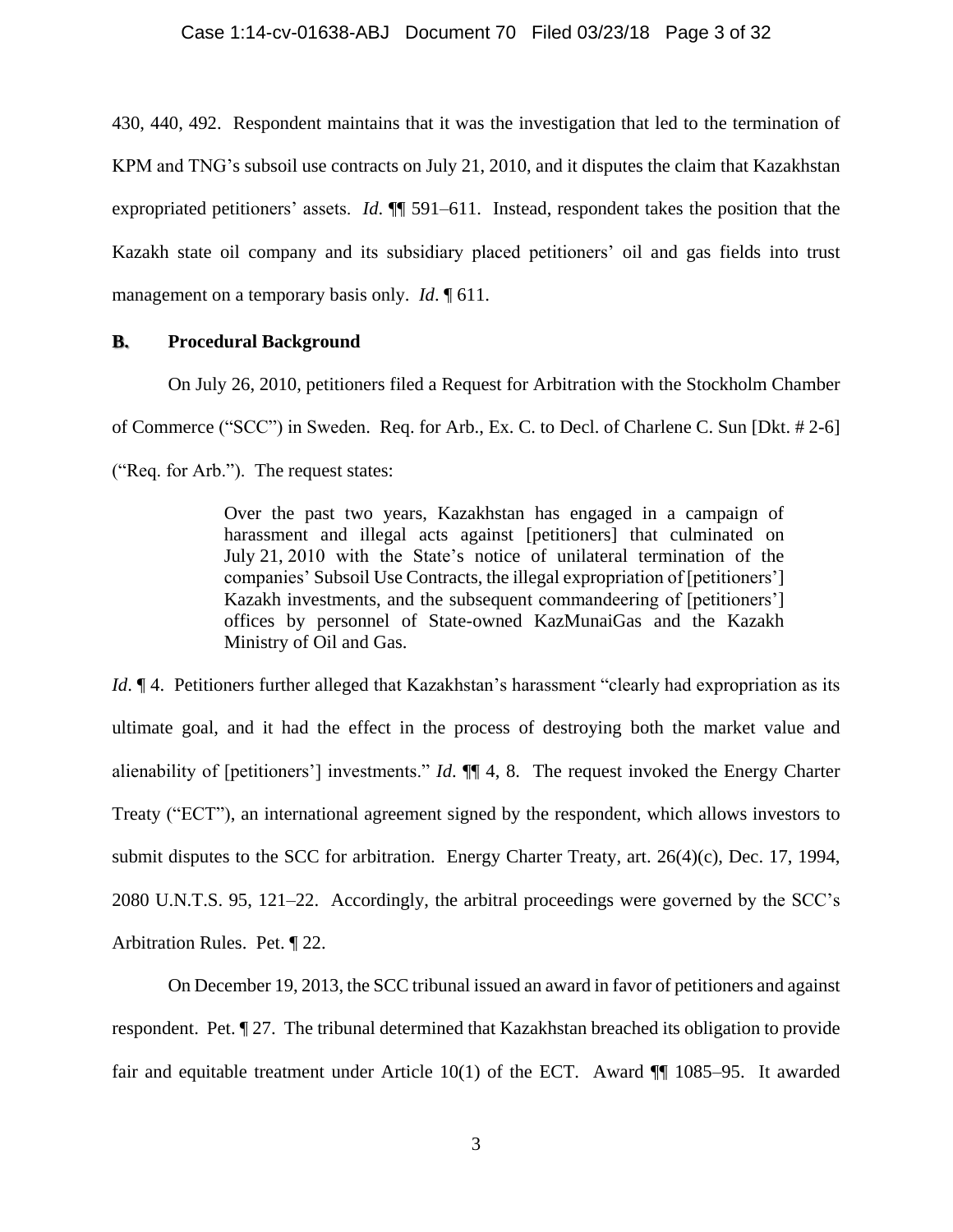### Case 1:14-cv-01638-ABJ Document 70 Filed 03/23/18 Page 4 of 32

petitioners \$497,685,101 for the alleged expropriation of petitioners' assets in Kazakhstan. *Id.*  $\parallel$  1859. This total included \$277.8 million for the Borankol and Tolkyn oil and gas fields, \$31.3 million for the subsoil use contracts, \$199 million for an unfinished liquefied petroleum gas plant ("LPG plant"), and \$8,975,496.40 in legal costs. *Id*. ¶¶ 1856–61, 1885.<sup>3</sup>

On September 30, 2014, petitioners asked this Court to confirm the arbitral award in the United States pursuant to the Federal Arbitration Act ("FAA"), 9 U.S.C. § 201 *et seq.*, which codifies the United Nations Convention on the Recognition and Enforcement of Foreign Arbitral Awards, June 10, 1958, 330 U.N.T.S. 38, commonly known as the "New York Convention." Pet. ¶ 1. The Stati parties sought to enforce the foreign arbitral award here on the grounds that Kazakhstan maintains assets in the United States. *Id.* ¶ 46. Respondent opposed the petition to confirm based on five grounds under the New York Convention, focusing primarily on the SCC's appointment of respondent's arbitrator and its alleged failure to enforce the requirement that there be a three-month settlement period prior to the initiation of an arbitration. Resp't's Opp. to Pet. [Dkt. # 20] ("Resp't's Opp."). Petitioners filed a reply, Pet'rs' Reply Mem. in Supp. of Pet. [Dkt. # 24] ("Pet'rs' Reply"), and the Court granted respondent leave to file a sur-reply. Resp't's Sur-Reply in Supp. of Resp't's Opp. [Dkt. # 28] ("Resp't's Sur-Reply"). By May 26, 2015, the parties had completed briefing on the merits.

# **1. Respondent's motion for leave to include additional defense grounds**.

According to respondent, in June of 2015, it became aware of "new evidence" that petitioners had "obtained the [arbitral] [a]ward through fraud." Resp't's Mot. for Leave to Submit

<sup>3</sup> In the Petition to Confirm the Award, petitioners assert that respondent must pay them "\$506,660,597.40 plus (a) compound prejudgment interest as set forth in the Award from April 9, 2009 to the date that judgment is entered herein, and (b) post-judgment interest from the date that judgment is entered to the date of satisfaction." Pet. ¶ 48.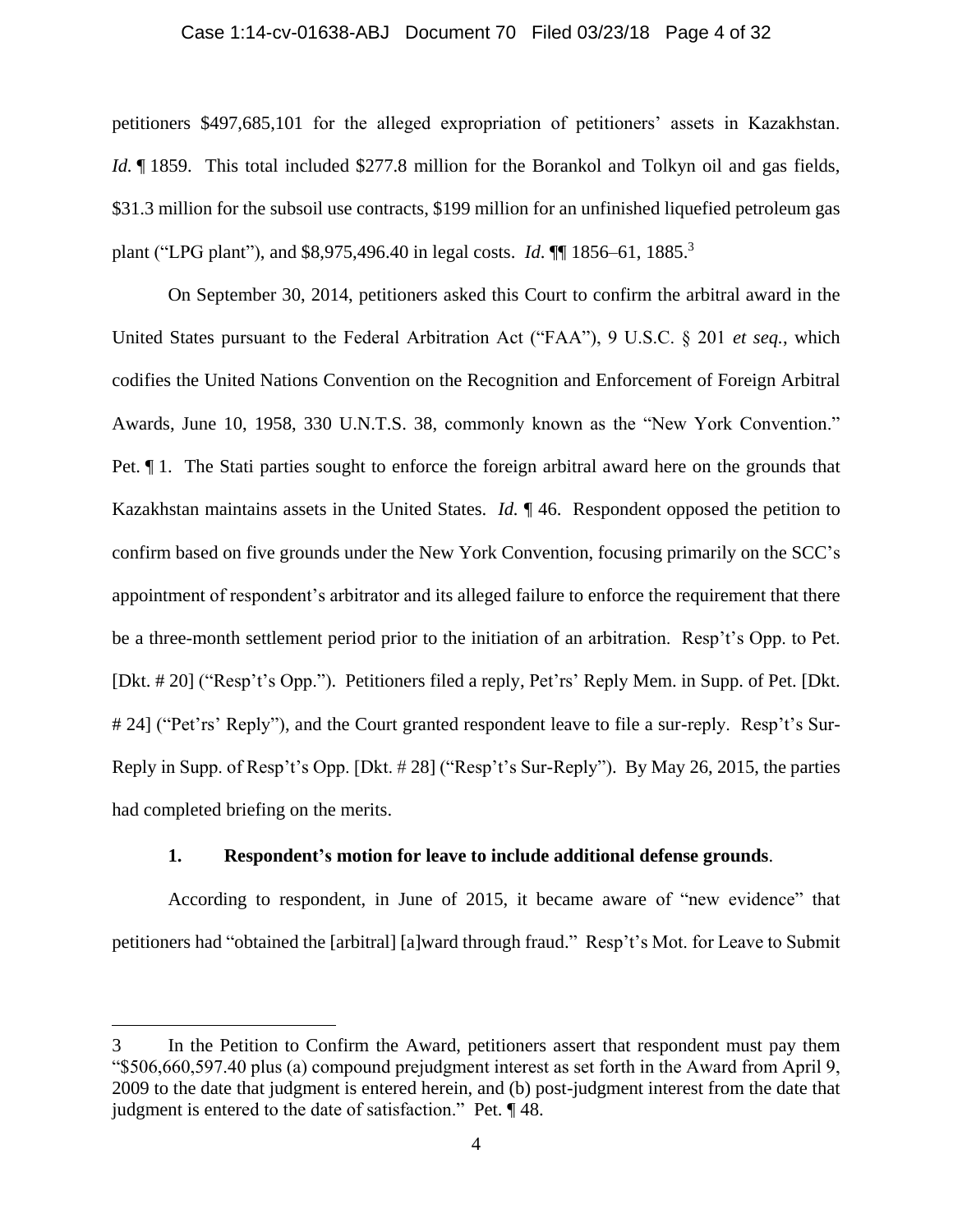### Case 1:14-cv-01638-ABJ Document 70 Filed 03/23/18 Page 5 of 32

Additional Grounds in Supp. of Opp. to Pet. [Dkt. # 32] ("Initial Mot.") at 4, 6. Respondent waited till April 5, 2016, though – nearly a year after learning about the alleged fraud and completing the merits briefing in this case – to file a motion seeking leave to submit additional defenses to enforcement of the arbitral award. *Id.* at 1, 4.

In that motion, respondent argued that petitioners procured the award through fraud by submitting "false testimony and evidence to the SCC Arbitration tribunal" that "materially misrepresented the LPG Plant construction costs for which they claimed reimbursement in the [arbitration]." *Id.* at 4. Respondent contended that the newly discovered fraud afforded it two additional defenses under Article V(2)(b) and Article V(1)(b) of the New York Convention. *Id.* at 4–6. Under Article  $V(2)(b)$  the Court could refuse recognition of the award because enforcement of a fraudulently obtained arbitral award would be contrary to United States public policy. *Id.* at 4–5. And respondent also asserted that "the intentional giving of false evidence" during the arbitration "denied [respondent] the opportunity to present its case," thus rendering the arbitral award unenforceable under Article V(1)(b) of the New York Convention. *Id.* at 5–6.

In the absence of an applicable rule setting forth the standard to be applied to respondent's motion, the Court considered whether justice required permitting respondent to "add new grounds to its opposition to the petition to confirm the award, more than a year after the original opposition was filed." Order (May 11, 2016) [Dkt. #36] at 2–3 ("Order"). The Court reviewed the SCC arbitration award and denied the motion, reasoning that "it [would] not be in the interest of justice to conduct a mini-trial on the issue of fraud here when the arbitrators expressly disavowed any reliance on the allegedly fraudulent material." *Id.* at 4. In other words, the evidence respondent sought to discredit was not material to the decision.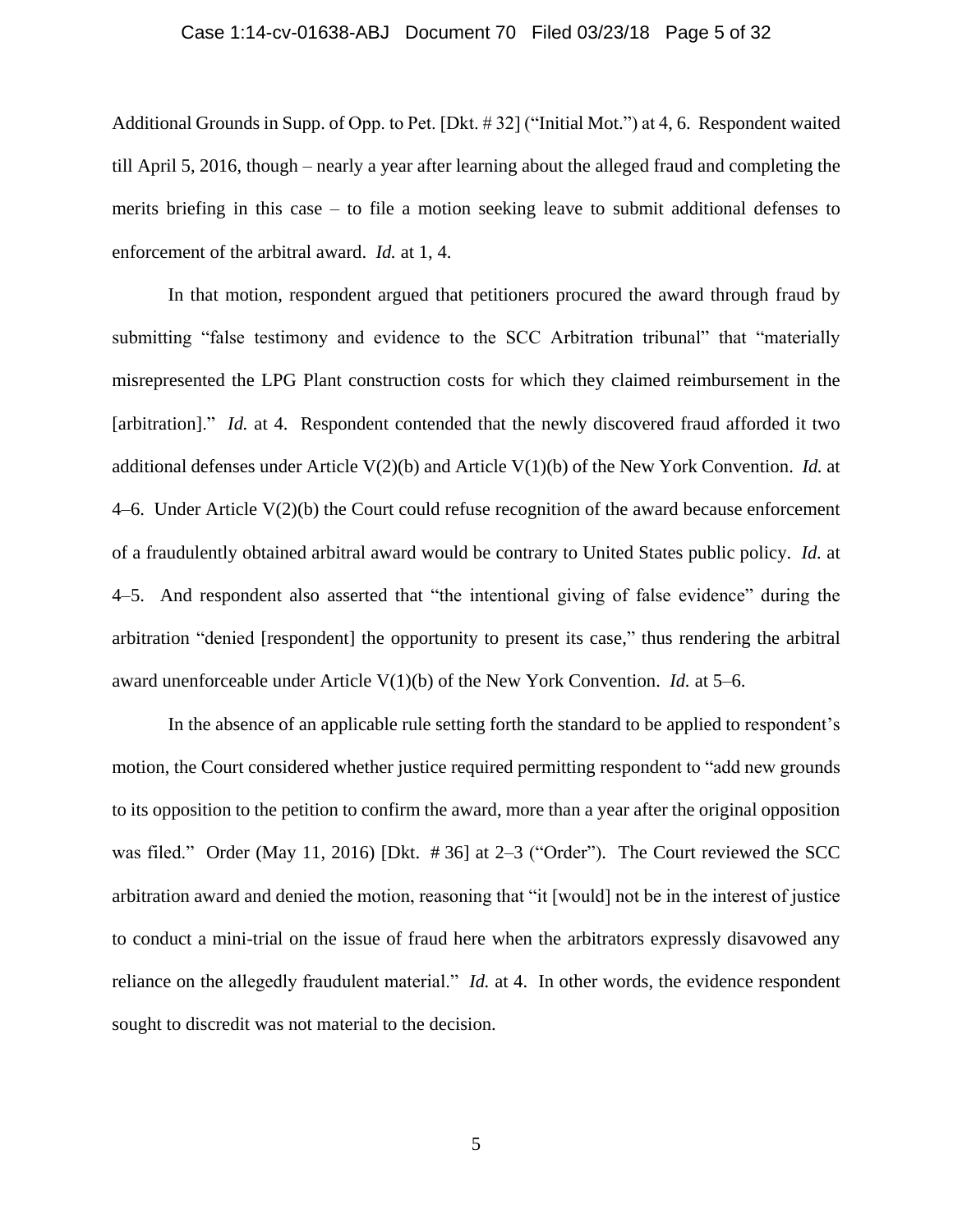### Case 1:14-cv-01638-ABJ Document 70 Filed 03/23/18 Page 6 of 32

The Court derived this conclusion based on its own detailed review of the award, which

stated in relevant part:

Regarding the value of damages caused by Respondent's action, the Tribunal has taken note of the various extensive arguments submitted by the Parties relying on their respective experts' reports. However, the Tribunal considers that it does not have to evaluate these reports and the very different results they reach. In the view of the Tribunal, the relatively best source for the valuation . . . are the contemporaneous bids that were made for the LPG Plant by third parties after Claimants' efforts to sell the LPG Plant . . . .

Award ¶ 1746. The panel concluded:

[T]he Tribunal considers it to be of particular relevance that an offer was made for the LPG Plant by state-owned KMG at that time for USD 199 million. The Tribunal considers that to be the relatively best source of information for the valuation of the LPG Plant among the various sources of information submitted by the Parties regarding the valuation for the LPG Plant during the relevant period .... Therefore, this is the amount of damages the Tribunal accepts in this context.

*Id.* ¶¶ 1747–48.

Kazakhstan then filed the instant motion for reconsideration, Resp't's Mot. for Recons. of May 11, 2016, Order [Dkt. # 37] ("Mot. for Recons."), and petitioners opposed the motion. Pet'rs' Mem. of P. & A. in Opp. to Resp't's Mot. for Recons. [Dkt. # 38] ("Pet'rs' Opp."). Petitioners pointed out that Kazakhstan "has the opportunity to litigate the very same fraud allegations in the courts of Sweden, which is the seat of the arbitration and primary jurisdiction in this case." *Id.* at 5. Respondent confirmed that the parties were litigating the fraud issue in Sweden, where it was seeking to vacate the award, but it argued that the Swedish proceeding should not affect the Court's review of the petition to confirm, or the motion for reconsideration. *See* Reply in Supp. of Mot. for Recons. [Dkt. # 39] at 3–5.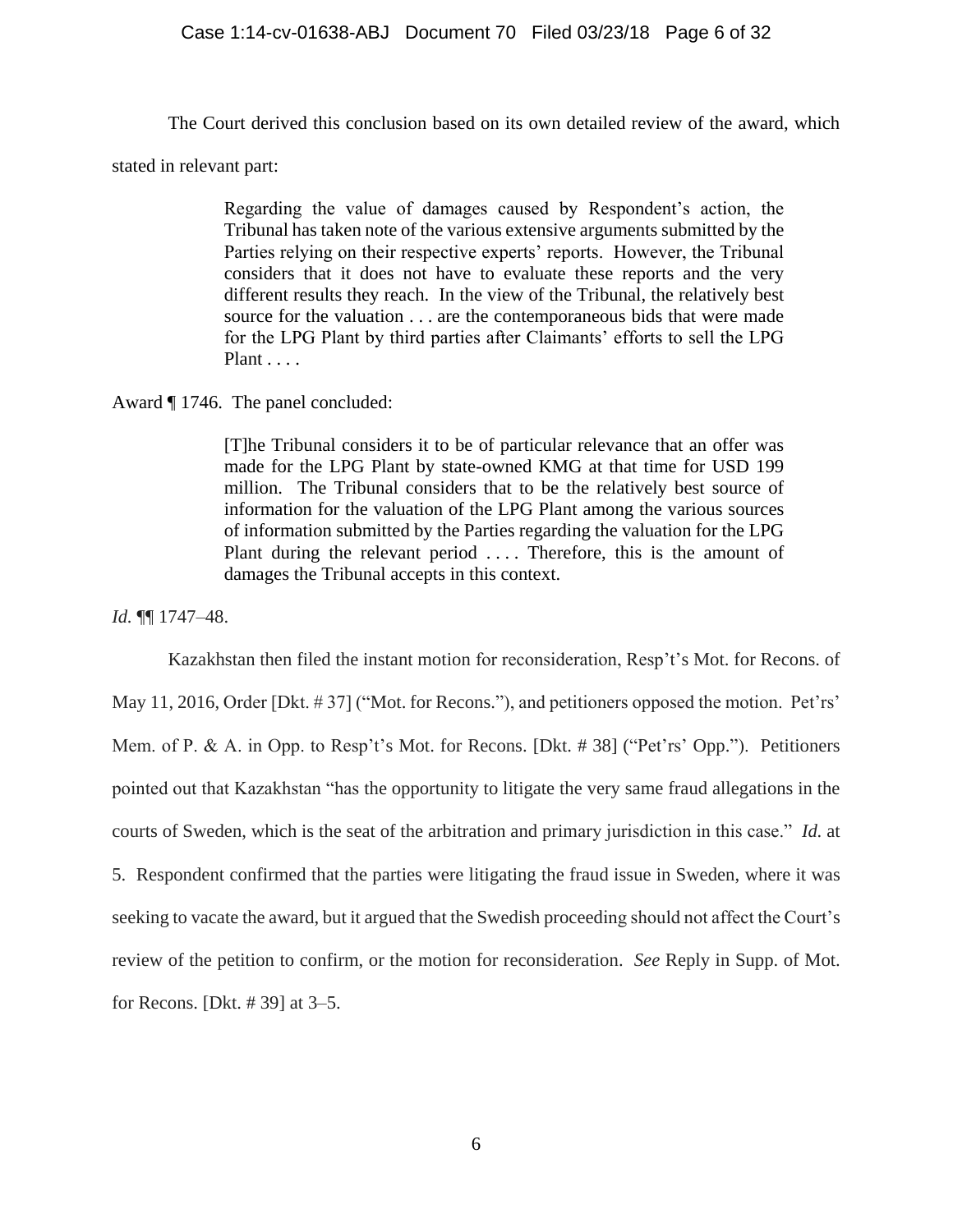# **2. The Swedish proceedings to vacate the arbitral award.**

In light of the pendency of the Swedish proceedings to vacate the award, this Court exercised its discretion to stay this case pending the resolution of the proceedings before the Svea Court of Appeal in Sweden, noting that they "could have a dramatic impact on the petition to confirm the arbitration award." *Stati*, 199 F. Supp. 3d at 193. It observed that if "respondent [was] successful in the set-aside proceeding [in Sweden], confirmation of the award [would] be unlikely" in the United States. *Id.*, citing New York Convention, art. V(1)(e) (providing that enforcement of an award may be refused when the "award . . . has been set aside . . . by a competent authority of the country in which, or under the law of which, that award was made"). In that same ruling, the Court found that it had subject matter jurisdiction over the dispute under the FAA and the Foreign Sovereign Immunities Act. *Id.* at 184–190*.*

 On December 9, 2016, the Svea Court of Appeal issued its decision upholding the Award and rejecting Kazakhstan's arguments, including the argument that the Award should be vacated in light of the alleged fraud. Svea Court of Appeal J., Exs. 1–3 to Joint Report (Dec. 30, 2016) [Dkt. # 45-1, 45-2, 45-3] § 5.3.1 ("Svea Court of Appeal Opinion"). Kazakhstan presented at least two theories of fraud before the Svea Court of Appeal. First, it argued, much as it had before this Court, that the Stati parties had submitted false evidence on the value of the LPG plant in the form of sworn testimony and expert reports during the arbitration. *Id.* § 3.1.2.1. Second, respondent argued that the award was tainted by fraud that took place prior to the start of the arbitration. *Id.* It alleged that representatives for the Stati parties presented financial statements that falsely inflated the amounts invested in the LPG plant to a third-party company, KMG, and that KMG was fraudulently induced into bidding \$199 million for the LPG plant. *Id.* According to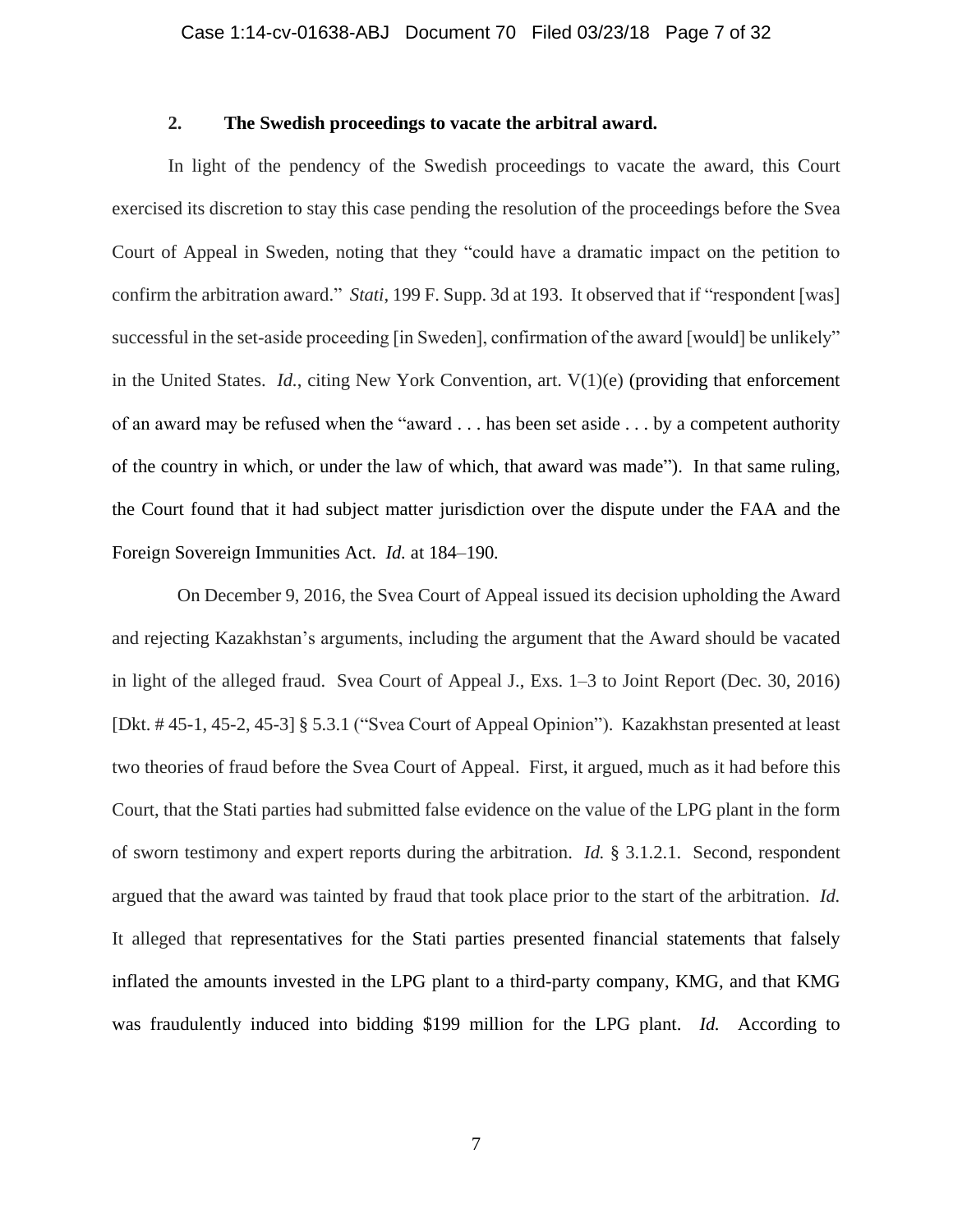#### Case 1:14-cv-01638-ABJ Document 70 Filed 03/23/18 Page 8 of 32

respondent, since it was the KMG bid that was used by the tribunal to value the LPG plant, the arbitral award was procured by fraud. *Id.*

Following a review of the full record, the Svea Court of Appeal rejected all of Kazakhstan's contentions. First, it concluded that "[s]ince the arbitral tribunal based its assessment [of the LPG plant] on the indicative bid" and not the allegedly false "witness testimony, witness affidavits, and expert reports" submitted by the Stati parties during the arbitration, this evidence did not have "immediate importance for the outcome." Svea Court of Appeal J., Ex. 3 to Joint Report (Dec. 30, 2016) [Dkt. #45-3] at 45.<sup>4</sup> The Svea Court of Appeal recited the legal principle that "there can be no question of declaring an arbitral award invalid solely on the ground that false evidence or untrue testimony has occurred, when it is not clear that such have been directly decisive for the outcome." *Id.* Since "even if [the evidence] were proven to be false," it would not have changed the outcome of the arbitration, the court deemed it insufficient to invalidate the award. *Id.* 

Second, the Svea Court of Appeal concluded that because the KMG indicative bid was made "prior to the initiation of the arbitration," the bid did not constitute "*per se*" false evidence, even if "possibly incorrect information regarding the amount invested in the LPG plant was among the factors that KMG took into account when calculating the size of its offer." *Id.* at 46. It concluded that the allegedly false financial statements "did not directly constitute any basis for the arbitral tribunal's assessment of the value of the LPG plant." *Id.* In other words, any alleged

<sup>4</sup> In its August 5, 2016 Memorandum Opinion and Order, the Court directed the parties to file an English translation of the Svea Court of Appeal decision when it issued. *Stati*, 199 F. Supp. 3d at 193. Instead of submitting a single version, each of the parties submitted their own separate versions and averred that an agreed-upon translation of the entire decision would be "involved and likely controversial" and ultimately "unnecessary." Joint Status Report [Dkt. # 46] at 16–17. The Court has reviewed the sections it has referenced in its opinion and finds that they are not inconsistent. Compare petitioners' translation, Ex. 2 to Joint Status Report (Dec. 30, 2016) [Dkt. # 45-2] at 40–42, and respondent's translation, Ex. 3 Joint Status Report (Dec. 30, 2016) [Dkt. # 45-3] at 44–46.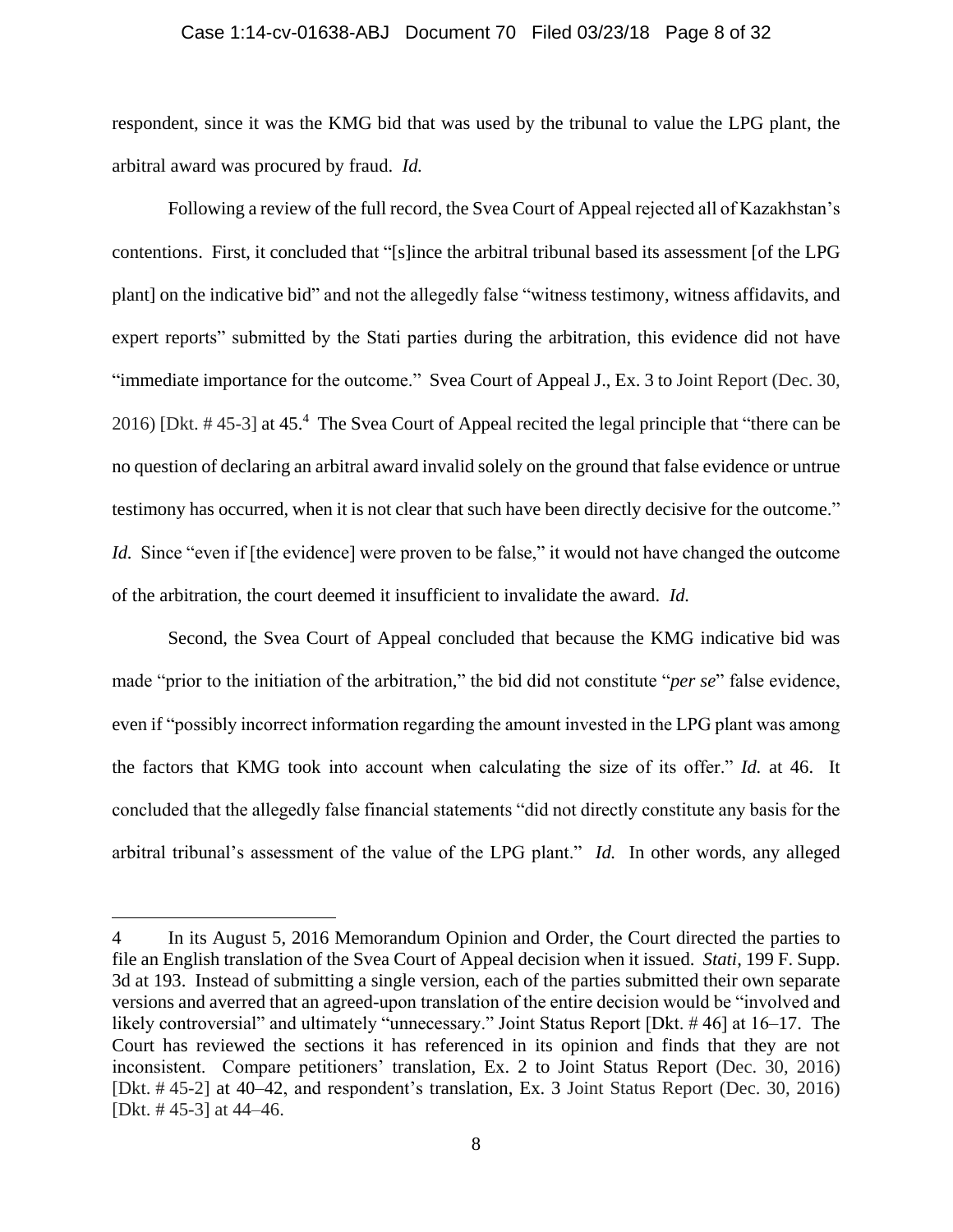### Case 1:14-cv-01638-ABJ Document 70 Filed 03/23/18 Page 9 of 32

dishonesty in business transactions that preceded the arbitration proceedings did not constitute a fraud on the tribunal and was too remote to warrant annulment of the award.

Kazakhstan then challenged the decision in the Swedish Supreme Court, arguing that the Svea Court of Appeal committed "grave procedural error" when it issued its decision. Ex. B. to Decl. of Alexander Foerster [Dkt. # 46-2] ¶ 3. This Court continued its stay pending the resolution of that proceeding, Min. Order (Apr. 3, 2017); Min. Order (Aug. 15, 2017), and petitioners moved to lift the stay on September 29, 2017. Pet'rs' Mot. to Lift Stay [Dkt. # 60]. Before this Court ruled on that motion, the Swedish Supreme Court ruled in favor of the Stati parties on October 24, 2017. Pet'rs' Suppl. Status Report Concerning Status of Proceedings in Sweden [Dkt. # 64]. This marked the end of Kazakhstan's efforts to set aside the arbitral award in the jurisdiction with the sole authority to vacate the arbitral award.

Since the Swedish award was now final and binding, the Court granted petitioners' motion to lift the stay on November 6, 2017, and it invited the parties to file supplemental briefs discussing what impact, if any, the decisions by the Swedish authorities should have on the resolution of Kazakhstan's pending motion for reconsideration of the Court's May 11, 2016, Order denying respondent's request to introduce additional defense grounds based upon its fraud allegations. Min. Order (Nov. 6, 2017).

Kazakhstan argued that the decisions by the Svea Court of Appeal and the Swedish Supreme Court based on Swedish law should have no impact on the issue presented in its motion for reconsideration because "neither of these decisions made factual findings regarding the merits of Kazakhstan's fraud allegations, nor did they apply the New York Convention," as this Court is required to do. Kazakhstan's Resp. to Nov. 6, 2017, Min. Order [Dkt. # 65] ("Resp't's Resp. to Nov. 6 Min. Order"). Meanwhile, petitioners emphasized that respondent presented its "fraud case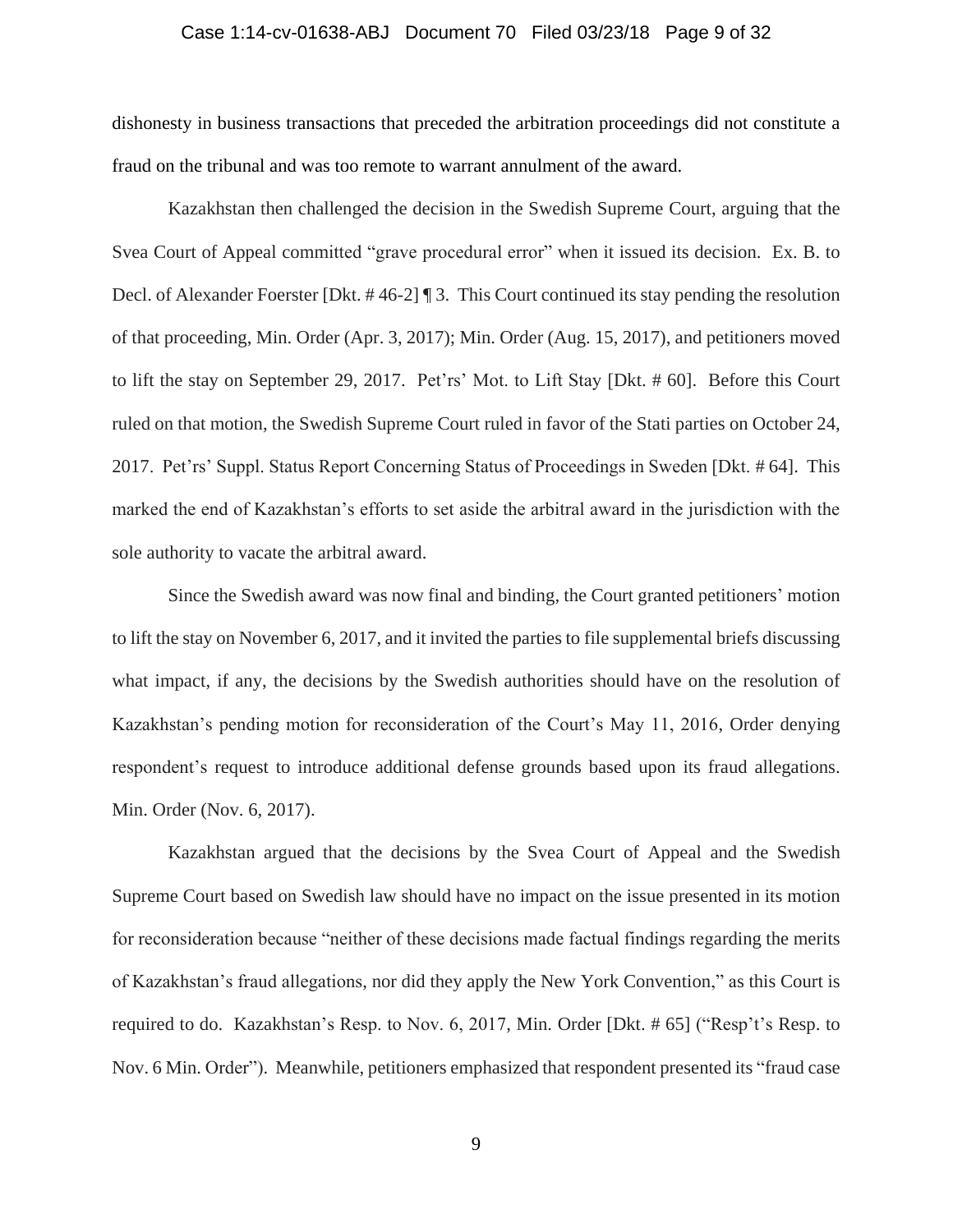#### Case 1:14-cv-01638-ABJ Document 70 Filed 03/23/18 Page 10 of 32

in full" to the Svea Court of Appeal, the seat of the arbitral award, which concluded "[t]hat the Award was not the product of fraud," and its ruling was left undisturbed by the Swedish Supreme Court. Pet'rs' Suppl. Submission in Opp. to Mot. for Recons. [Dkt. # 66] at 1–2. Petitioners also argued that the Court should deny respondent's motion based on the principles of preclusion and comity, *id.* at 3–10, and respondent argued in a sur-reply that the principles of preclusion and comity are inapplicable. Kazakhstan's Resp. to Pet'rs' Suppl. Submission in Opp. to Mot. for Recons. [Dkt. # 68] at 25.

### **I. THE MOTION FOR RECONSIDERATION**

#### **STANDARD OF REVIEW**

The Court evaluates respondent's motion for reconsideration under Rule 54(b) of the Federal Rules of Civil Procedure, which governs reconsideration of non-final decisions. The rule states that "any order . . . that adjudicates fewer than all the claims or the rights and liabilities of fewer than all the parties . . . may be revised at any time before the entry of a judgment adjudicating all the claims and all the parties' rights and liabilities." Fed. R. Civ. P. 54(b). The Court may grant relief under Rule 54(b) "as justice requires." *Capitol Sprinkler Inspection, Inc. v. Guest Servs., Inc*., 630 F.3d 217, 227 (D.C. Cir. 2011) (internal citations omitted); *see also Parker v. John Moriarty & Assocs.*, 221 F. Supp. 3d 1, 2 (D.D.C. 2016). While this standard "affords considerable discretion to the district courts," *Bldg. Indus. Ass'n of Superior Cal. v. Babbitt*, 161 F.3d 740, 743 (D.C. Cir. 1998), it is limited by the principle that once the parties have "battled for the court's decision, they should neither be required, nor without good reason permitted, to battle for it again." *Wannall v. Honeywell Int'l, Inc.*, 292 F.R.D. 26, 30–31 (D.D.C. 2013), quoting *Elec. Privacy Info. Ctr. v. U.S. Dep't of Homeland Sec.*, 811 F. Supp. 2d 216, 224 (D.D.C. 2011). "In this Circuit, it is well-established that 'motions for reconsideration,' whatever their procedural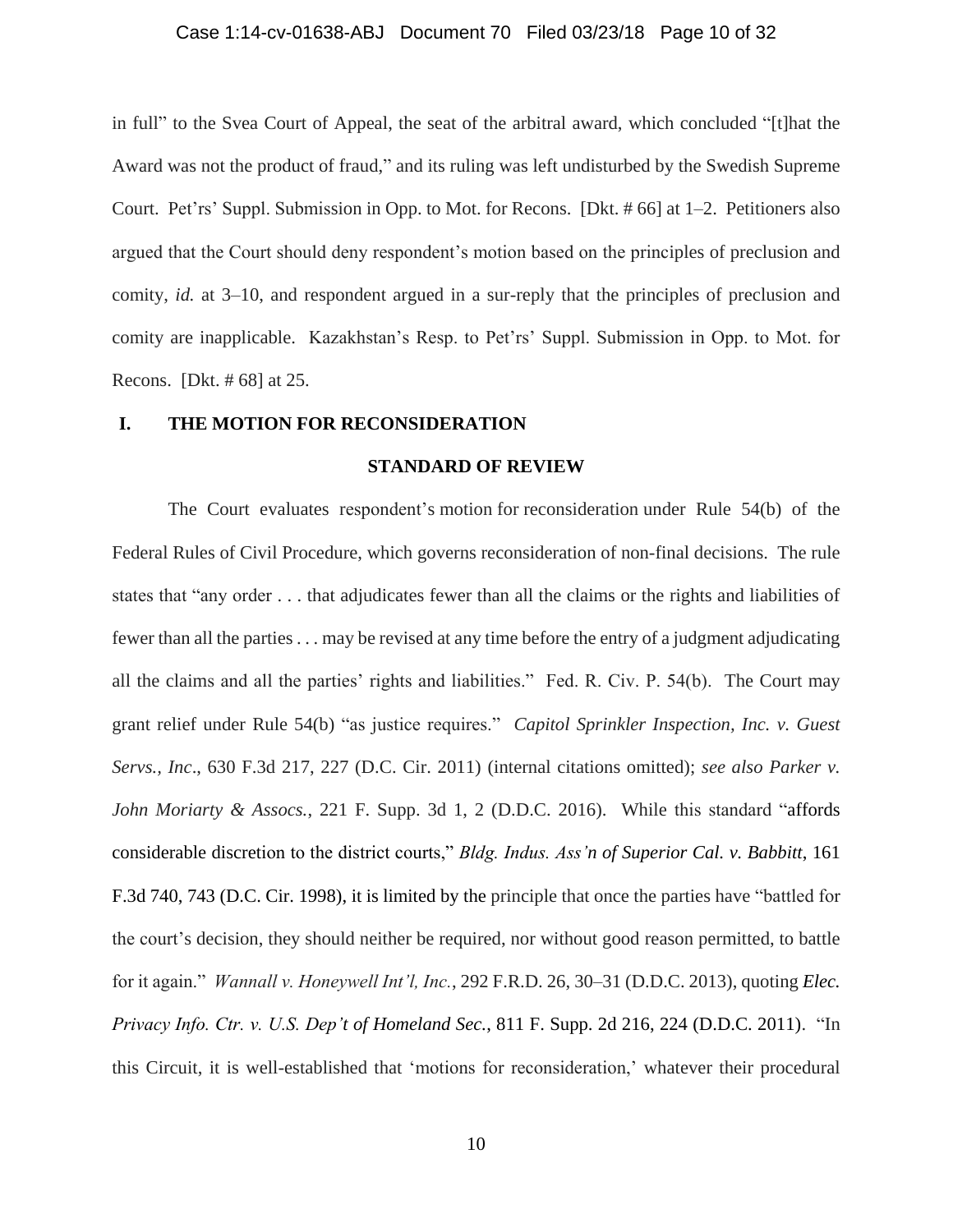# Case 1:14-cv-01638-ABJ Document 70 Filed 03/23/18 Page 11 of 32

basis, cannot be used as 'an opportunity to reargue facts and theories upon which a court has already ruled, nor as a vehicle for presenting theories or arguments that could have been advanced earlier.'" *Loumiet v. United States*, 65 F. Supp. 3d 19, 24 (D.D.C. 2014), quoting *Estate of Gaither ex rel. Gaither v. Dist. of Columbia,* 771 F. Supp. 2d 5, 10 (D.D.C. 2011).

The "as justice requires" standard under Rule 54(b) involves concrete considerations of whether the court "has patently misunderstood a party, has made a decision outside the adversarial issues presented to the [c]ourt by the parties, has made an error not of reasoning, but of apprehension, or where a controlling or significant change in the law or facts [has occurred] since the submission of the issue to the [c]ourt." *Cobell v. Norton*, 224 F.R.D. 266, 272 (D.D.C. 2004) (internal citations omitted). Other courts in this district have read the standard to require that the court grant a motion for reconsideration "only when the movant demonstrates: (1) an intervening change in the law; (2) the discovery of new evidence not previously available; or (3) a clear error in the first order." *Stewart v. Panetta,* 826 F. Supp. 2d 176, 177 (D.D.C. 2011), quoting *Zeigler v. Potter,* 555 F. Supp. 2d 126, 129 (D.D.C. 2008).

Here, respondent does not point to a change in the law. Nor does it argue that it discovered new evidence after it had already filed its motion. It simply repeats arguments made unsuccessfully before and couples them with arguments it chose not to raise at that time, and it suggests that the Court's ruling was erroneous. But none of the reasons advanced at this time requires a change in the outcome.

### **ANALYSIS**

Respondent argues first that the Court's conclusion that the "arbitrators did not rely upon" the alleged fraud is "factually incorrect." Mot. for Recons. at 1. Second, it maintains that the Court applied the wrong legal standard when it interpreted respondent's public policy defense

11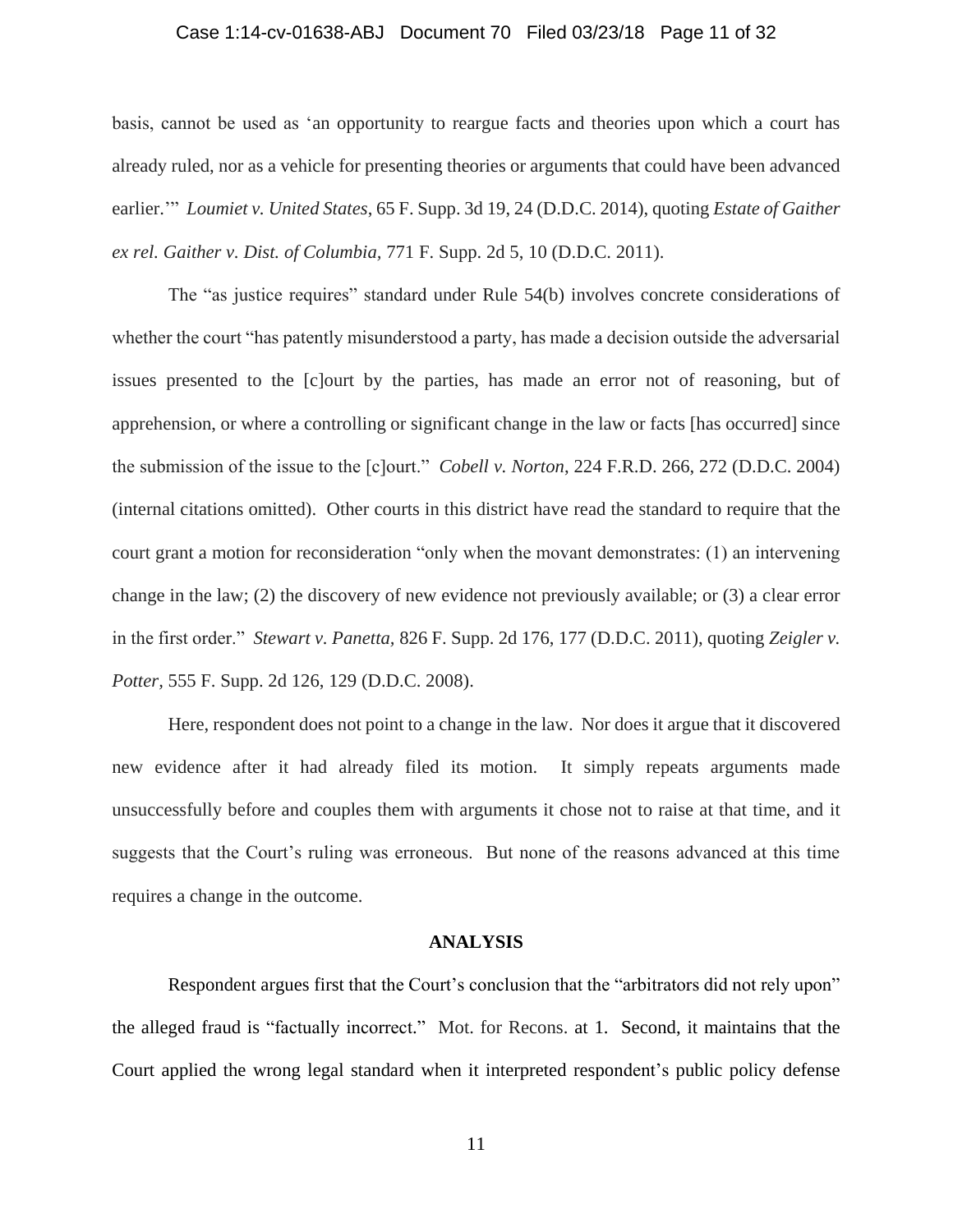under Article V(2)(b) of the New York Convention. *Id.* at 10–11. And third, it contends that the May 11, 2016, Order failed to consider its alternate defense under Article  $V(1)(b)$  of the New York Convention. *Id.* at 11–12.

### **A. The Court did not err as a matter of fact.**

The Court did not err as a matter of fact in its May 11, 2016, Order for the simple reason that respondent did not present the facts it now seeks to introduce in its motion for reconsideration. And because respondent does not claim that these facts were not available to it at the time it filed its initial motion to include additional defenses, they are improperly raised now. Furthermore, the Court did not err in evaluating the facts that *were* before it when respondent filed its initial motion, and accordingly reconsideration on this ground is denied.

In its initial motion to include additional defenses, respondent alleged that petitioners and their representatives had submitted false sworn testimony and expert reports "during the SCC Arbitration" that "fraudulently and materially misrepresented the LPG Plant construction costs for which they claimed reimbursement." Initial Mot. at 3, 4. In other words, respondent accused petitioners of defrauding the tribunal directly. The Court found that since the arbitrators expressly disavowed reliance on either parties' valuations in determining the amount of the damages, the alleged fraud had no effect on the outcome of the arbitration. *See* Order at 3–4, citing Award ¶¶ 1746–48.

Kazakhstan attempts to discredit the Court's finding by positing, without support, that the Court simply "relied on the Stati party's representations in their Opposition Brief" when it reached its conclusion. Resp't's Resp. to Nov. 6 Min. Order at 4; Mot. for Recons. at 3. Since the Court's ruling was expressly based upon the language in the arbitral award, this hypothesis does not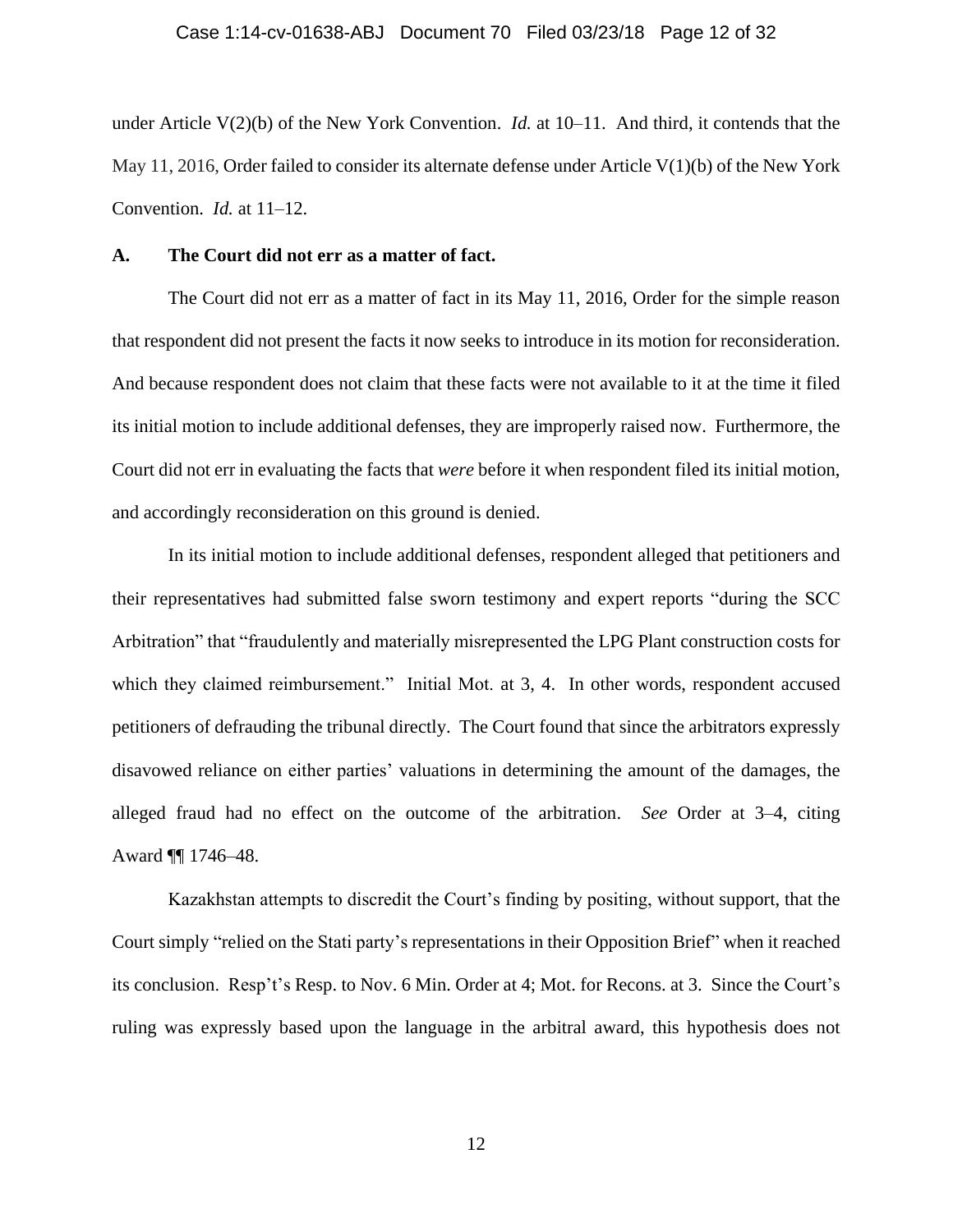### Case 1:14-cv-01638-ABJ Document 70 Filed 03/23/18 Page 13 of 32

warrant serious consideration, much less a revision of the terms of the Order. So the Court did not err as a matter of fact in this regard.<sup>5</sup>

In its motion for reconsideration, respondent now claims that the indicative bid the arbitrators did select as a measure of the value the LPG plant – the "KMG bid" – was itself the product of fraud. Mot. for Recons. at 3, 9–10. Kazakhstan alleges that prior to the start of the arbitration, representatives for the Stati parties presented KMG with false financial statements that inflated the value of the plant and fraudulently induced KMG to offer \$199 million for the plant. *Id.* at 9. Since the bid was tainted by fraud, respondent argues that the fee award predicated on the amount of the bid was procured by fraud. *Id.* at 10. <sup>6</sup>

The problem is that none of these facts were presented to the Court in respondent's initial motion to include additional defenses. Indeed, there was not a single reference to "KMG" or the facts supposedly suggesting fraudulent inducement. So the Court did not err in failing to grant relief on this basis.

Respondent attempts to minimize its omission by characterizing these facts as mere "details" it planned to brief once it was granted leave by the Court. Mot. for Recons. at 1 n. 3. But it is apparent that these facts go to the very heart of respondent's current defense and that they support an entirely separate theory of fraud that respondent did not seek leave to introduce. Since respondent is not claiming that the evidence of KMG's fraudulent inducement was not available to it at the time it filed its initial motion, but rather that it simply elected not to raise it, the Court finds that those facts are improperly raised now. A motion for reconsideration is not "an

<sup>5</sup> Indeed, the Svea Court of Appeal arrived at the same conclusion when it was presented with the same fraud theory. Svea Court of Appeal Opinion § 5.3.1.

<sup>6</sup> The Svea Court of Appeal rejected respondent's attempt to invalidate the award on this basis as well. Svea Court of Appeal Opinion § 5.3.1.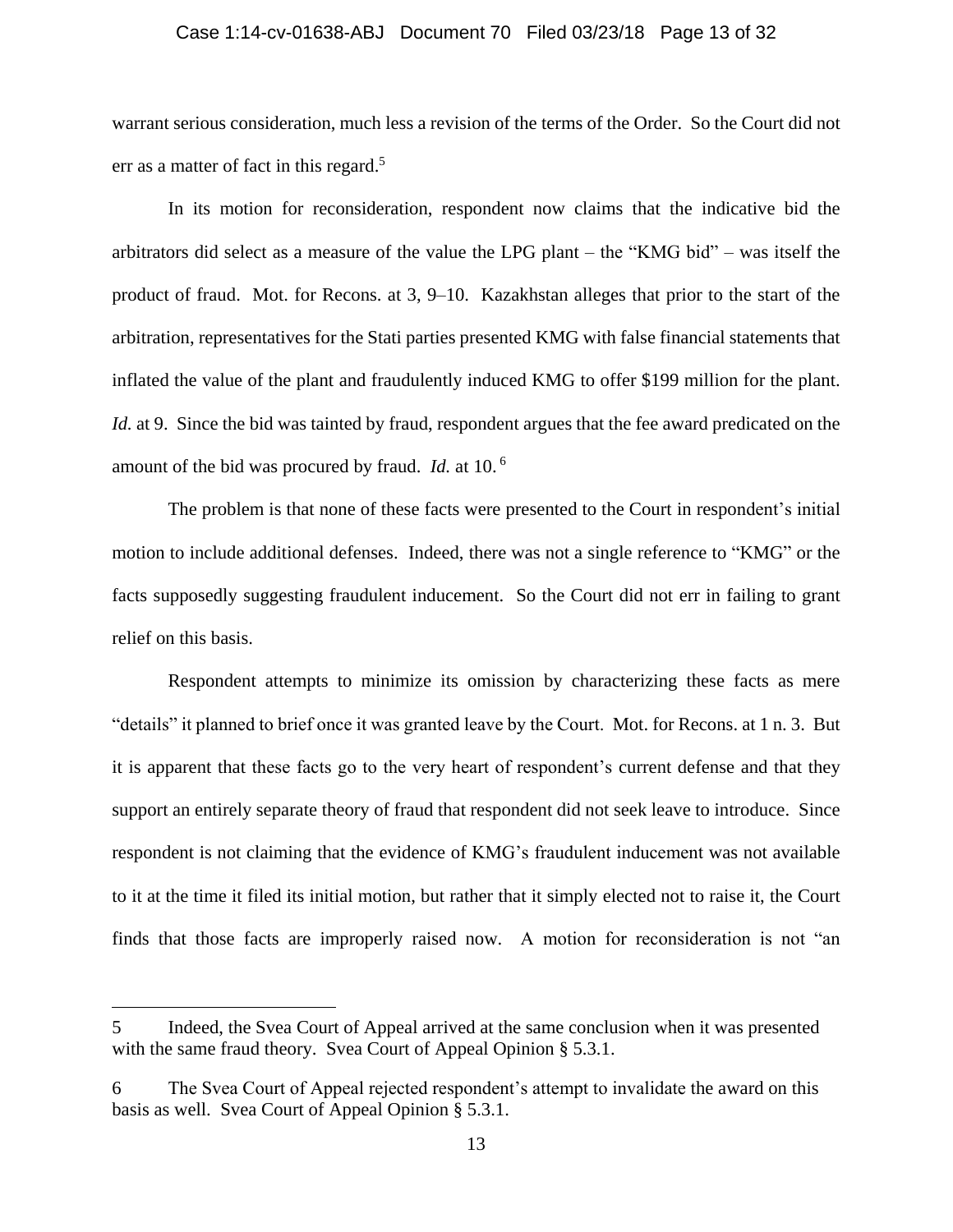### Case 1:14-cv-01638-ABJ Document 70 Filed 03/23/18 Page 14 of 32

opportunity to reargue facts and theories upon which a court has already ruled, nor as a vehicle for presenting theories or arguments that could have been advanced earlier." *Estate of Gaither ex rel. Gaither*, 771 F. Supp. 2d at 10, quoting *Secs. & Exch. Comm'n*, 729 F. Supp. 2d at 14 (D.D.C. 2010).

Accordingly, the Court did not commit an error of fact, and it denies reconsideration based on this ground.

### **B. The Court did not err as a matter of law.**

Respondent argues in the alternative that the Court's conclusion that the alleged fraud was not "germane to the petition to confirm" because "the arbitrators did not rely upon the allegedly fraudulent evidence" is incorrect as a matter of law. Mot. for Recons. at 10. Respondent objects to what it characterizes as the Court's "outcome-determinative" approach; it argues that when considering a public policy defense under Article V(2)(b) of the New York Convention, evidence of fraud is "germane . . . whether or not the arbitral tribunal relied on the fraud," Mot. for Recons. 10–11, and "the submission of false evidence, in itself, constitutes a basis for non-recognition" of the arbitral award. Resp't's Resp. to Nov. 6 Min. Order at 6. Respondent mischaracterizes both the Court's ruling and the applicable legal standard.

In determining whether to enforce a foreign arbitral award in the United States, the Court must follow the FAA which codifies the New York Convention. The "Convention authorizes the recipient of a foreign arbitral award to seek confirmation and enforcement of the award in federal court." *In Re Arbitration of Certain Controversies Between Getma Int'l & Republic of Guinea*, 191 F. Supp. 3d 43, 48–49 (D.D.C. 2016), *aff'd sub nom. Getma Int'l v. Republic of Guinea*, 862 F.3d 45 (D.C. Cir. 2017), citing 9 U.S.C. §§ 202, 207. Under the FAA, courts "may refuse to enforce the award only on the grounds explicitly set forth in Article V of the Convention."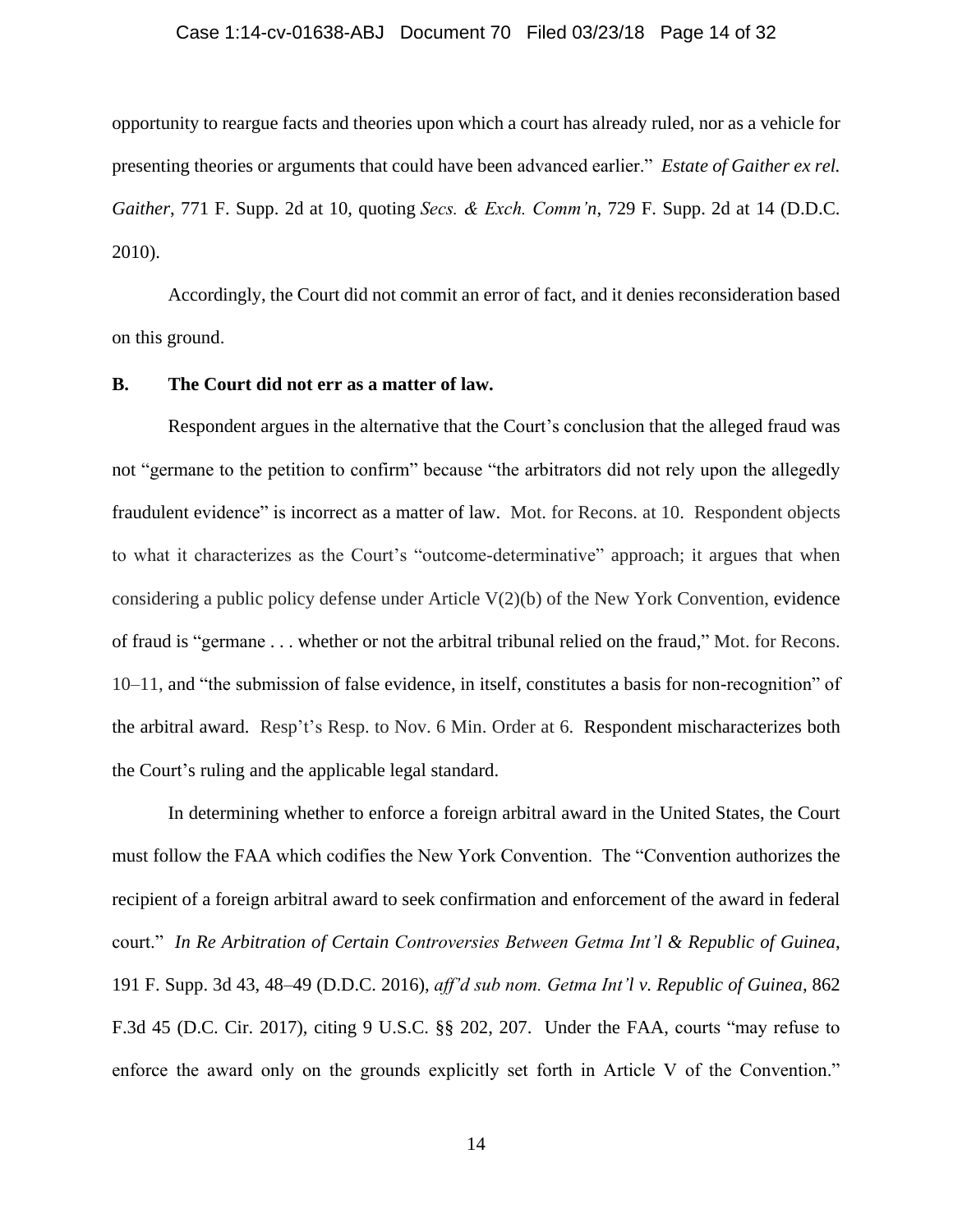*TermoRio S.A. E.S.P. v. Electranta S.P.*, 487 F.3d 928, 935 (D.C. Cir. 2007), quoting *Yusuf Ahmed Alghanim & Sons v. Toys "R" Us, Inc.*, 126 F.3d 15, 23 (2d Cir. 1997).

Under Article V(2)(b) of the New York Convention, a court may refuse to enforce a foreign arbitral award if it "would be contrary to the public policy" of the country where enforcement is sought. *Belize Bank Ltd. v. Gov't of Belize*, 852 F.3d 1107, 1110–11 (D.C. Cir.), *cert. denied,* 138 S. Ct. 448 (2017), quoting New York Convention art. V(2)(b). The D.C. Circuit has recognized that an arbitral award obtained through fraud would be contrary to U.S. public policy under Article V(2)(b) of the New York Convention. *Enron Nigeria Power Holding, Ltd. v. Fed. Republic of Nigeria*, 844 F.3d 281, 287 (D.C. Cir. 2016). However, the public policy defense is "construed narrowly," and it requires a respondent to meet the "heavy burden" of proving that the arbitral award "tends clearly to undermine the public interest, the public confidence in the administration of the law, or security for individual rights of personal liberty or of private property." *Id.*, at 289, quoting *TermoRio S.A. E.S.P.*, 487 F.3d at 938. The evidence proffered in support of the motion for reconsideration does not rise to that standard.

When determining whether an arbitration award is so tainted by fraud that its recognition would violate U.S. public policy under Article  $V(2)(b)$  of the New York Convention, courts have applied the three-prong test used to determine whether an award should be vacated as fraudulently obtained under Section  $10(a)$  of the FAA.<sup>7</sup> Under this test:

> (1) the movant must establish the fraud by clear and convincing evidence; (2) the fraud must not have been discoverable upon the exercise of due diligence before or during the arbitration; and (3) the person challenging the award must show that the fraud materially related to an issue in the arbitration.

<sup>7</sup> Under 9 U.S.C. § 10(a)(1), courts may vacate an arbitral award where "the award was procured by corruption, fraud, or undue means."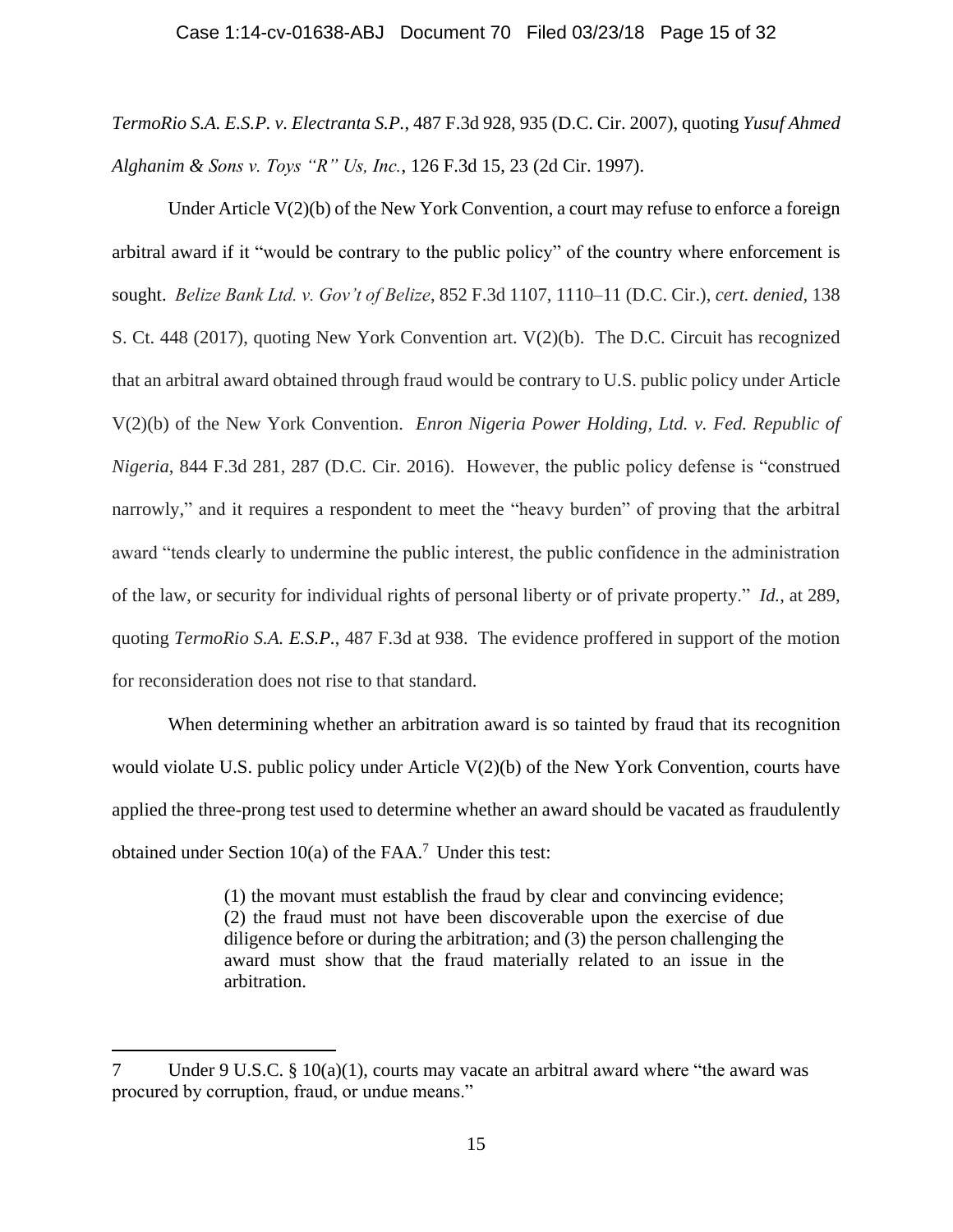#### Case 1:14-cv-01638-ABJ Document 70 Filed 03/23/18 Page 16 of 32

*Karaha Bodas Co. v. Perusahaan Pertambangan Minyak Dan Gas Bumi Negara*, 364 F.3d 274, 306 (5th Cir. 2004), citing *Bonar v. Dean Witter Reynolds, Inc.*, 835 F.2d 1378, 1383 (11th Cir.1988) (collecting cases applying the three-prong test under Section 10(a) of the FAA).

Respondent complains that this Court placed undue emphasis on whether the fraud affected the outcome when it applied this test, and it states that "federal courts of appeals have held that . . . 'it is not necessary to establish that the result of the arbitration would have been different if the fraud had not occurred.'" Mot. for Recons. at 10, quoting *Karaha Bodas Co.*, 364 F.3d. at 306– 07.<sup>8</sup> But a review of the Court's Order reveals that it did not articulate or apply the standard recited by respondent, and that the holding was consistent with the well-established principle that a party seeking to resist enforcement of an award on the basis of fraud must demonstrate a connection between the alleged fraud and the decision.

Although the D.C. Circuit has not clearly articulated the materiality standard necessary to vacate or deny enforcement of an arbitral award due to fraud, the nexus requirement has been widely recognized in the appellate courts, including in the cases cited by respondent. *See Odeon Capital Grp. LLC*, 864 F.3d at 196 ("petitioner must demonstrate a nexus between the alleged fraud and the decision made by the arbitrators"); *Envtl. Barrier Co., LLC*, 540 F.3d at 608 ("[the court] must find a nexus between the purported fraud and the arbitrator's final decision"); *Forsythe* 

<sup>8</sup> While some courts have used that language, *see, e.g., Odeon Capital Grp. LLC v. Ackerman,* 864 F.3d 191, 196 (2d Cir. 2017) ("For fraud to be material . . . petitioner must demonstrate a nexus between the alleged fraud and the decision made by the arbitrators, although petitioner need not demonstrate that the arbitrators would have reached a different result."); *Bonar,*  835 F.2d at 1383 (holding that the legal standard "does not require the movant to establish that the result of the proceedings would have been different had the fraud not occurred"), at least one circuit has questioned its logic. *Envtl. Barrier Co., LLC v. Slurry Sys., Inc*., 540 F.3d 598, 608 (7th Cir. 2008) (expressing skepticism over the "odd proposition that something might be material to an issue in an arbitration, but immaterial to the outcome").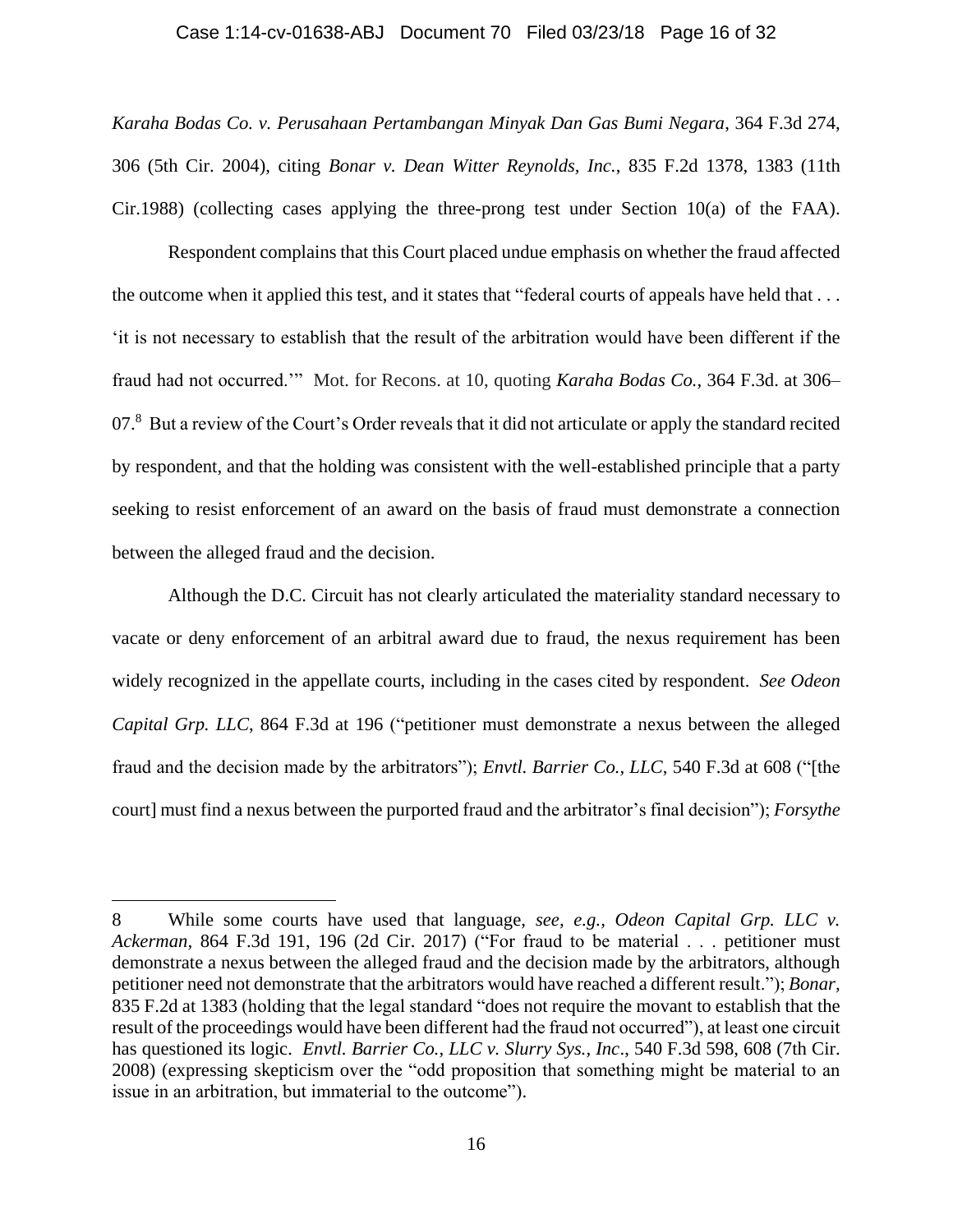*Int'l, S.A. v. Gibbs Oil Co. of Tex.*, 915 F.2d 1017, 1022 (5th Cir. 1990) ("requiring a nexus

between the alleged fraud and the basis for the panel's decision").

Courts in this district have consistently looked for proof of a nexus as well. As one court on this district summarized:

> Courts in this District have . . . demanded proof that the misconduct or fraud had some bearing on the arbitrator's final decision. *See Owen–Williams v. BB & T Inv. Servs., Inc*., 717 F. Supp. 2d at 17–18 (D.D.C. 2010) (finding that even if party had made fraudulent misrepresentations in order to secure delay in arbitral proceedings, no proof that this changed outcome of arbitration and so conduct was immaterial); *Pigford v. Johanns*, 421 F. Supp. 2d 130, 135 (D.D.C. 2006) (unethical misrepresentation as to counsel's bar status not enough to satisfy nexus requirement because no showing that it led to different result); *Bryson v. Gere*, 268 F. Supp. 2d 46, 50 (D.D.C. 2003) (movant must prove that substantial misconduct actually prejudiced outcome of arbitration).

*ARMA, S.R.O. v. BAE Sys. Overseas, Inc*., 961 F. Supp. 2d 245, 255 (D.D.C. 2013).

So, even applying the case law identified by respondent, which recites the broadly recognized principle that a party seeking to invalidate an award based on fraud must be able to point to at least some connection between the complained-of fraud and the decision, the Court did not err in its initial ruling.

**C. Respondent's alternate argument does not support reconsideration.** 

Respondent complains that the Court's May 11, 2016, Order "did not address Kazakhstan's alternate argument" that respondent was "denied the opportunity to present its case" before the arbitral panel because it had to "respon[d] to fraudulent evidence," and that this constitutes an independent ground on which to deny enforcement of the arbitral award under Article  $V(1)(b)$  of the New York Convention. Mot. for Recons. 11–12. While the Court's Order did not expressly address respondent's alternate argument under Art. V(1)(b) of the Convention, its conclusion that the evidence of alleged fraud that respondent sought to introduce was immaterial, disposed of this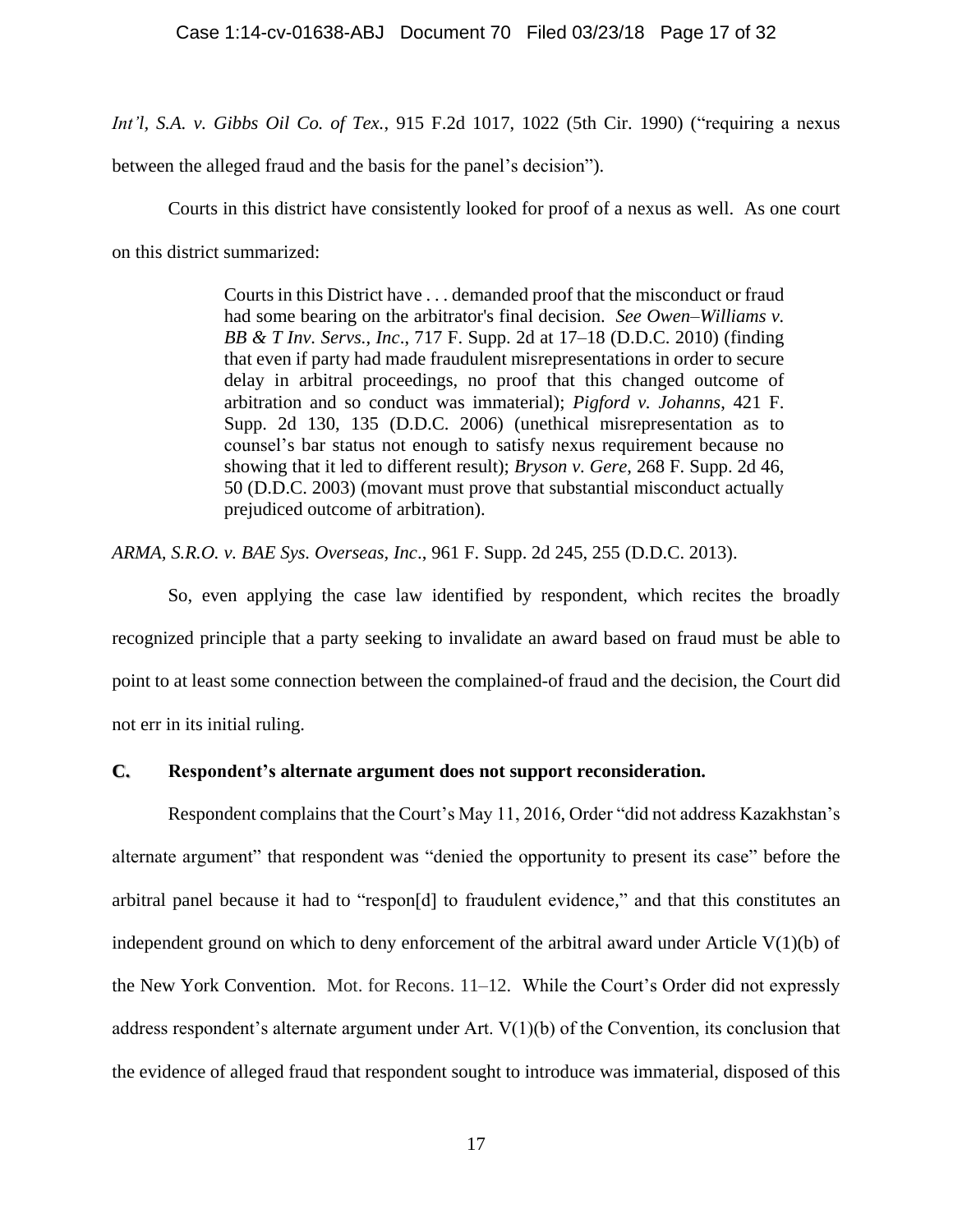# Case 1:14-cv-01638-ABJ Document 70 Filed 03/23/18 Page 18 of 32

alternate argument, and thus, reconsideration on this ground is also unwarranted. Moreover, the arbitrators' decision reflects that respondent presented expert valuations of its own, and that it had a full and fair opportunity to present its case to the tribunal.

# **D. Reconsideration is not required by justice.**

In the end, respondent has not established that reconsideration of the Court's May 11, 2016, Order is "required by justice" under Federal Rule of Civil Procedure 54(b). *Capitol Sprinkler Inspection, Inc.*, 630 F.3d at 227. This is particularly true since Kazakhstan does not deny that it had an opportunity to litigate the very issues it belatedly seeks to raise here in the jurisdiction where the arbitration took place. While the Court acknowledges that the legal standards to be applied in each situation are different, the fact that the Svea Court of Appeal heard and rejected respondent's fraud claims, and that its ruling was upheld by the Swedish Supreme Court, lends force to this Court's view that it would not be contrary to the public policy of the United States, and it would not violate this country's "most basic notions of morality and justice," *see Belize Bank Ltd.*, 852 F.3d at 1111, to let the Court's May 11, 2016, Order stand and decline to hear the evidence again in the limited context of this enforcement proceeding. In other words, there is a difference between enforcing an award that is alleged to be tainted by fraud that has never been addressed and enforcing an award after the jurisdiction that issued it has heard and rejected the allegations. As noted earlier, the public policy defense is "construed narrowly" *Enron Nigeria Power Holding, Ltd., 844 F.3d at 289, and this heavy burden exists precisely because the public* policy exception is not an invitation to re-try valid, final arbitral awards.

In sum, "[t]he Supreme Court has recognized an 'emphatic federal policy in favor of arbitral dispute resolution.'" *TermoRio S.A. E.S.P.*, 487 F.3d at 933, quoting *Mitsubishi Motors Corp. v. Soler Chrysler-Plymouth, Inc.,* 473 U.S. 614, 631 (1985). And since the United States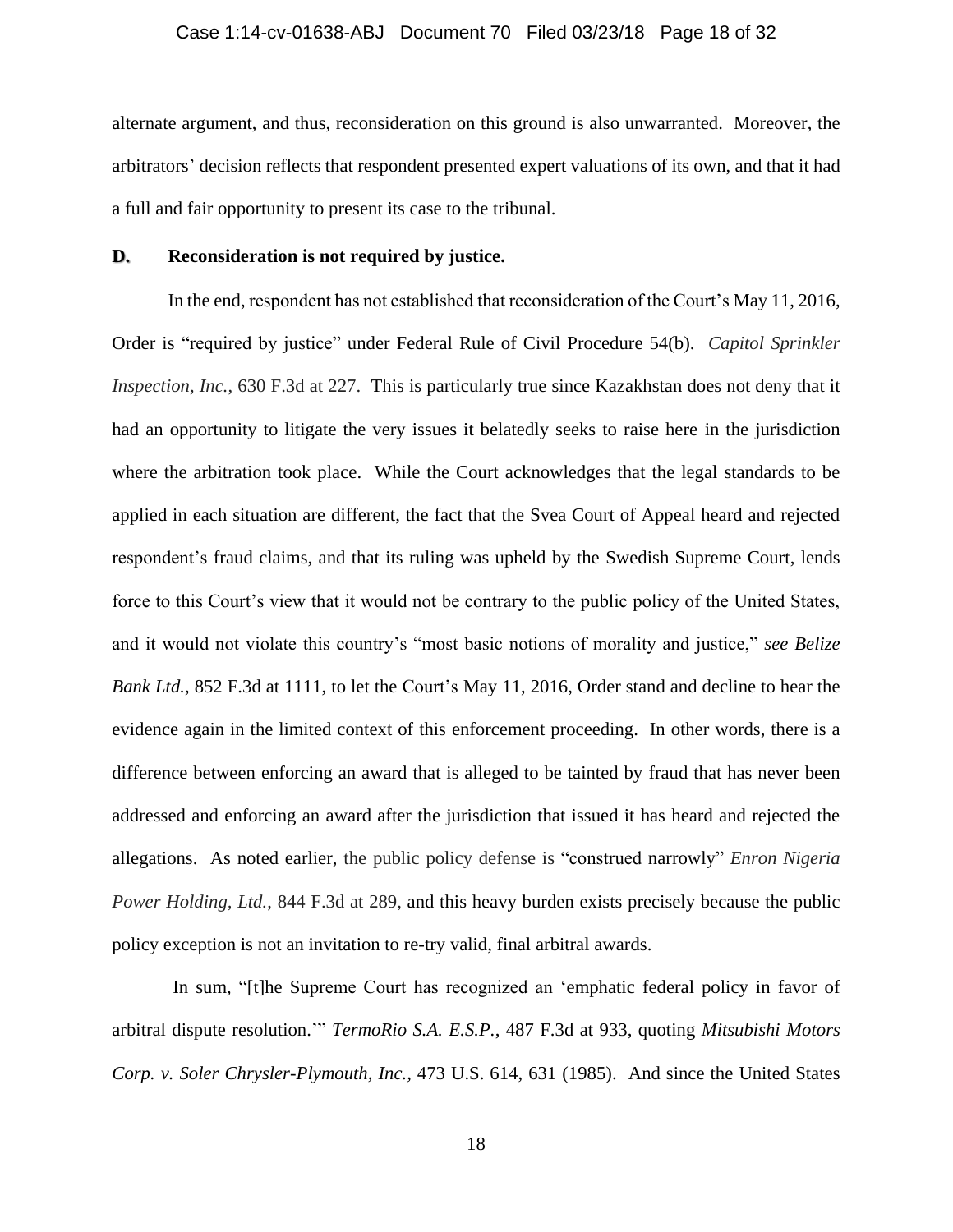became a signatory of the New York Convention in 1970, "that federal policy applies with special force in the field of international commerce." *Id.*, quoting *Mitsubishi Motors Corp.*, 473 U.S. at 631. This framework militates against re-examining the award and conducting a "mini-trial" on a substantive issue in the arbitration, especially in the context of a motion for reconsideration of a prior ruling of this Court.

# **II. THE PETITION TO CONFIRM THE ARBITRAL AWARD STANDARD OF REVIEW**

Under the FAA, a district court "shall confirm the [arbitral] award unless it finds one of the grounds for refusal or deferral of recognition or enforcement of the award specified in the [New York] Convention." 9 U.S.C. § 207. "Consistent with the 'emphatic federal policy in favor of arbitral dispute resolution' recognized by the Supreme Court . . . the FAA affords the district court little discretion in refusing or deferring enforcement of foreign arbitral awards." *Belize Soc. Dev. Ltd. v. Gov't of Belize*, 668 F.3d 724, 727 (D.C. Cir. 2012), quoting *Mitsubishi Motors Corp.*, 473 U.S. at 631. As noted earlier, courts "may refuse to enforce the award only on the grounds explicitly set forth in Article V of the Convention." *TermoRio S.A. E.S.P.*, 487 F.3d at 935, quoting *Yusuf Ahmed Alghanim & Sons*, 126 F.3d at 23; *see also Int'l Trading & Indus. Inv. Co. v. DynCorp Aerospace Tech.*, 763 F. Supp. 2d 12, 19 (D.D.C. 2011) (collecting cases).

Because "the New York Convention provides only several narrow circumstances when a court may deny confirmation of an arbitral award, confirmation proceedings are generally summary in nature." *Int'l Trading*, 763 F. Supp. 2d at 20, citing *Zeiler v. Deitsch*, 500 F.3d 157, 167 (2d Cir. 2007). The party resisting confirmation bears the heavy burden of establishing that one of the grounds for denying confirmation in Article V applies. *See* New York Convention, art. V; *Imperial Ethiopian Gov't v. Baruch-Foster Corp.*, 535 F.2d 334, 336 (5th Cir. 1976); *see also*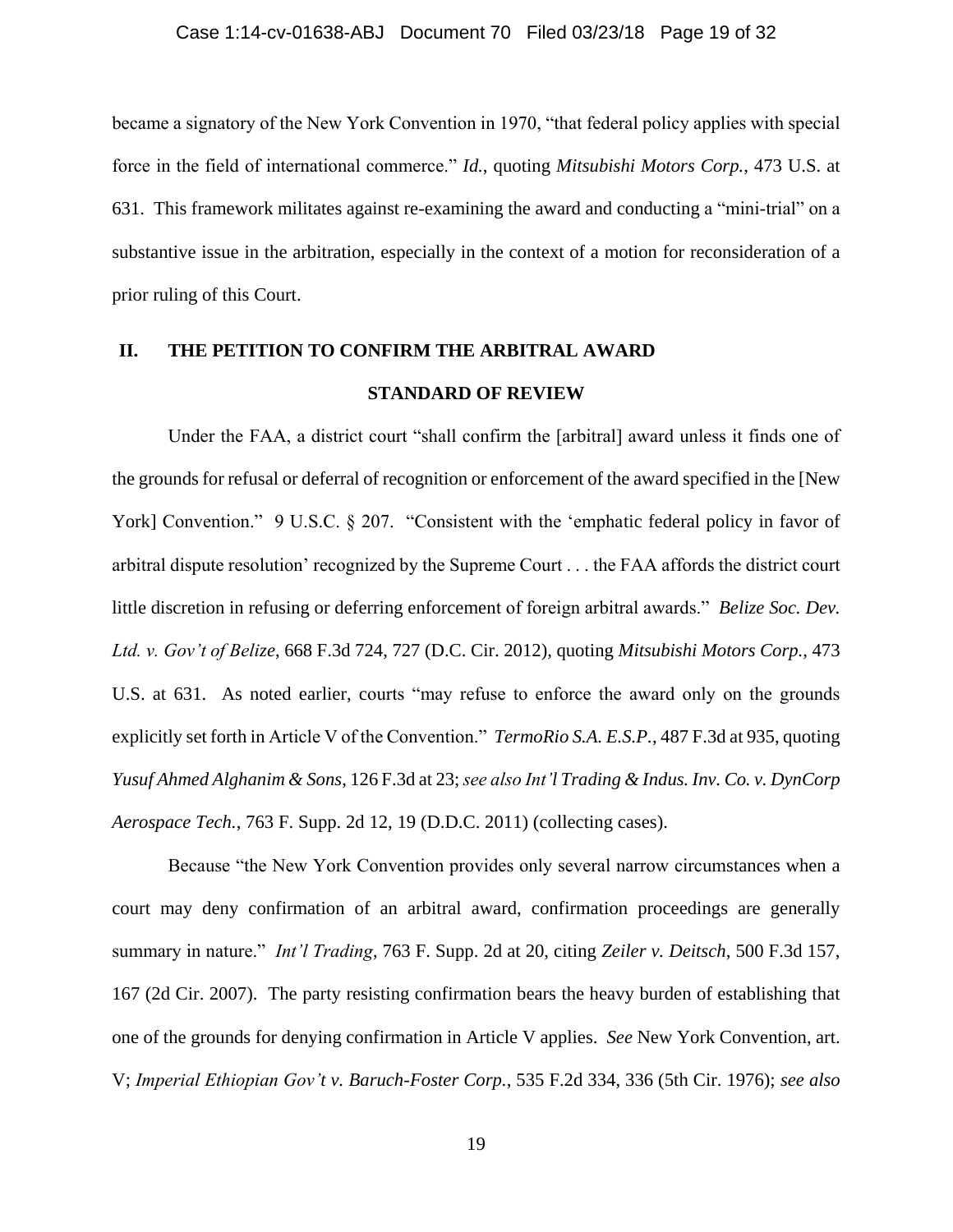*Ottley v. Schwartzberg*, 819 F.2d 373, 376 (2d Cir. 1987) ("[T]he showing required to avoid summary confirmation is high.").

The New York Convention provides seven exemptions to recognition and enforcement of an arbitral award. New York Convention, art.  $V(1)$ –(2). Respondent contends that the arbitration agreement is unenforceable under four of them: Article V sections 1(a), (b), (d), and 2(b).

### **ANALYSIS**

### **A. Article V(1)(a) of the New York Convention is inapplicable.**

Respondent argues first that the arbitral award is unenforceable under Article  $V(1)(a)$  of the New York Convention because petitioners failed to comply with a requirement in the Energy Charter Treaty that there be a three-month settlement period prior to the initiation of the arbitration. Resp't's Opp. at 27–35.

Under Article  $V(1)(a)$  of the New York Convention, an award may be refused if the "agreement is not valid under the law to which the parties have subjected it or, failing any indication thereon, under the law of the country where the award was made." New York Convention, art.  $V(1)(a)$ .

The ECT, to which Kazakhstan is a signatory, provides that if a dispute cannot be solved "within a period of three months from the date on which either party to the dispute requested amicable settlement, the Investor party to the dispute may choose to submit it for resolution" before an international arbitration. ECT, art.  $26(2)$ – $(3)(a)$ . This provision is referred to by the parties as the "cooling-off period." Respondent claims that this requirement was a jurisdictional prerequisite to the tribunal's authority. Resp't's Opp. at 28. It asserts that the SCC's failure to enforce the cooling-off period prior to the arbitration means that Kazakhstan "made no valid offer to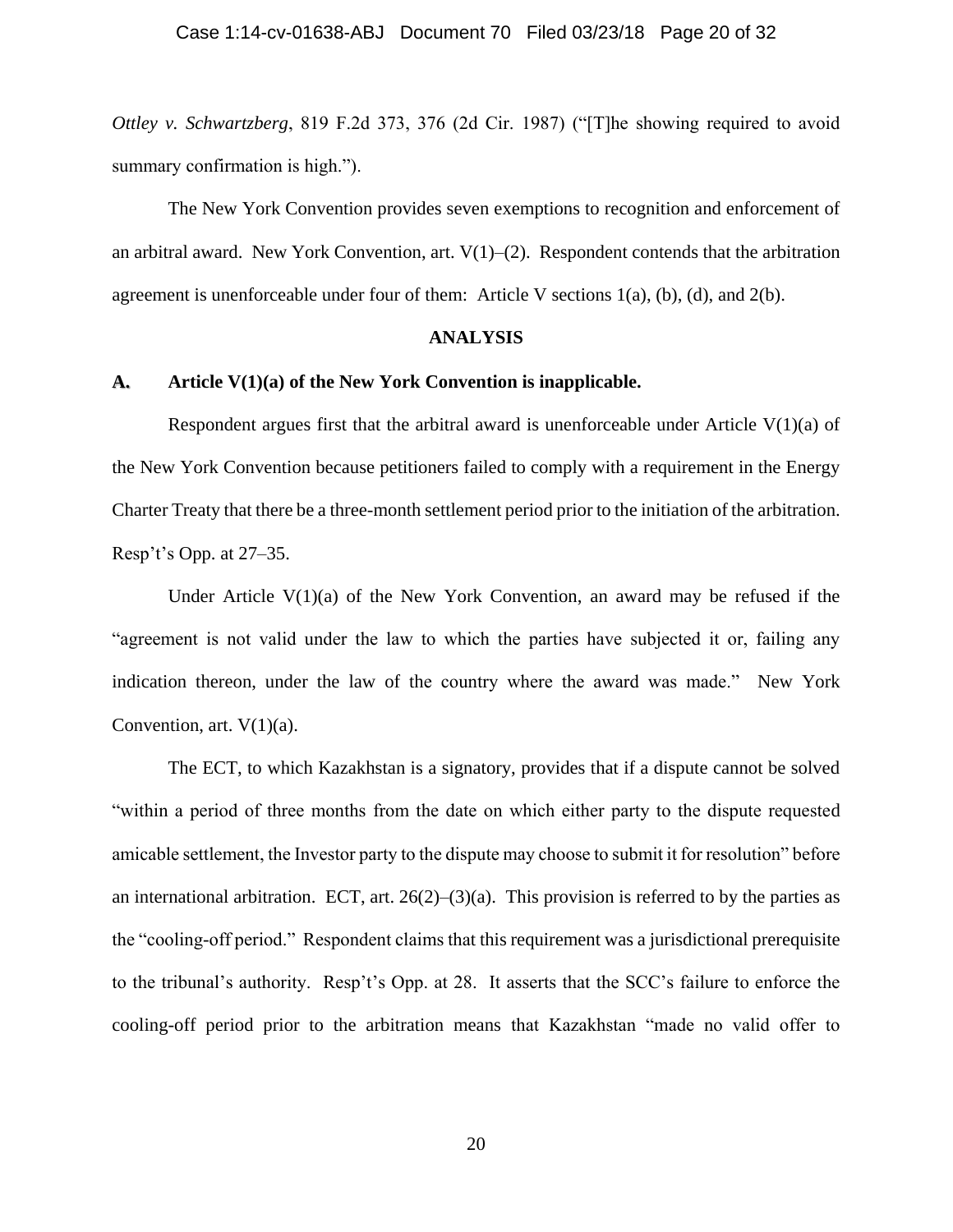[p]etitioners to arbitrate and certainly did not consent to arbitrate" even though Kazakhstan participated in the arbitration for nearly three years. *Id.* at 27.

The Court's prior Memorandum Opinion concerning its subject matter jurisdiction in this case addressed the arguments brought by respondent under this defense. *Stati*, 199 F. Supp. 3d at 184–90. Based on the language of the ECT, the Court concluded that Kazakhstan gave its unconditional consent to arbitrate subject only to two exceptions that do not relate to the coolingoff period. The Court reasoned:

> While it does appear that the contractual requirement to attempt to come to a negotiated resolution is mandatory [under the ECT], that provision does not serve as a condition precedent to the contracting parties' consent to international arbitration. Article 26(3)(a) of the ECT specifies: "[s]ubject *only* to subparagraphs (b) and (c), each Contracting Party hereby gives its *unconditional* consent to the submission of a dispute to international arbitration or conciliation in accordance with the provisions of this Article." *Id.* at 29-30, art. 26(3)(a) (emphasis added). Although respondent is correct that article 26(3) requires arbitration to proceed in accordance with article 26's provisions, including the three-month settlement period, the international arbitration provision does not act as a condition precedent to a party's consent, which is "[s]ubject *only* to subparagraphs (b) and (c).

*Id.* at 185–86. Accordingly, the Court ruled that the cooling-off period is a procedural requirement under the ECT, not a jurisdictional one.<sup>9</sup> *Id.* at 188. Under the Supreme Court's precedent "such procedural prerequisites are for the tribunal, not the Court, to interpret and apply." *Id.* at 189, *citing BG Grp., PLC v. Republic of Argentina*, 134 S. Ct. 1198, 1207 (2014). Therefore, this Court deferred to the tribunal's conclusion that the procedural hurdle had been satisfied, and found that there was a valid agreement to arbitrate between the parties. *Id.*; *see also* Award ¶ 830.

<sup>9</sup> The SCC tribunal also concluded that the cooling-off period was a procedural requirement, rather than a jurisdictional one, based on the express language of Article 26 of the ECT. Award ¶ 829.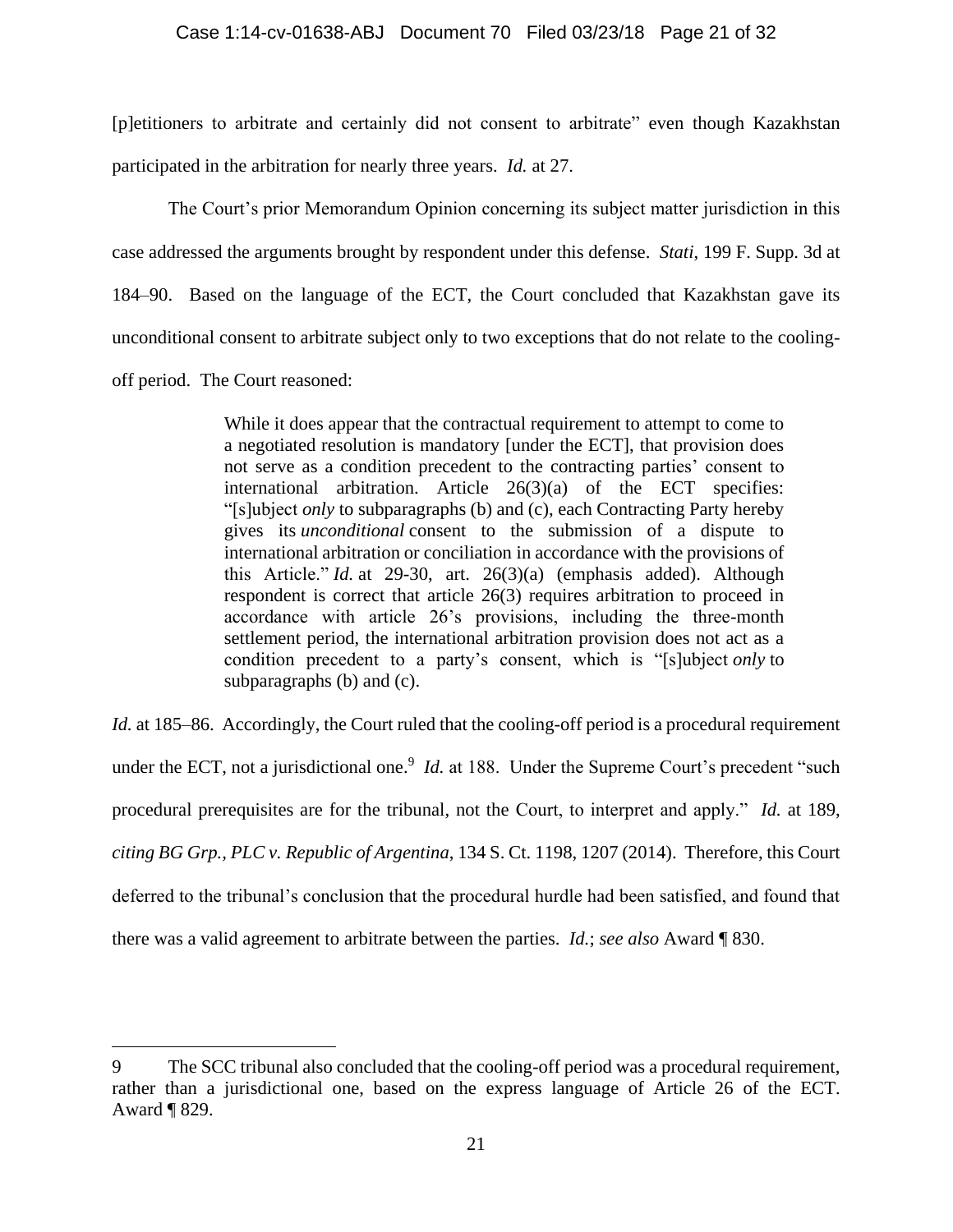# Case 1:14-cv-01638-ABJ Document 70 Filed 03/23/18 Page 22 of 32

The Court sees no reason to depart from its prior ruling. In *BG Grp., PLC* the Supreme Court analyzed whether a precondition in an investment treaty between Argentina and the United Kingdom was procedural or jurisdictional in nature. 134 S. Ct. 1198. In that case, the provision required a claimant to submit a dispute to a local court and allow 18 months to lapse without a decision before submitting the dispute to arbitration. Argentina alleged that the arbitrators did not have jurisdiction because BG Group initiated arbitration without waiting the requisite 18 months. *Id.* at 1205. The Supreme Court found that the eighteen-month provision was procedural, not jurisdictional in nature, because it governed when the duty to arbitrate arose, rather than whether the duty existed at all. *Id*. at 1207. As a result, the Court held that satisfaction of the condition was for the arbitrators to decide, not the courts, because parties "normally expect a forum-based decision-maker to decide forum-specific procedural gateway matters." *Id*., quoting *Howsam v. Dean Witter Reynolds, Inc., 537 U.S. 79, 86 (2002).*<sup>10</sup>

Respondent's separate defense under Article(1)(a) is equally unavailing. It argues that the tribunal lacked jurisdiction over petitioner Terra Raf Trans Traiding Ltd. ("Terra Raf") because it

<sup>10</sup> The Court also notes that the tribunal's decision is worthy of deference given respondent's own actions during the arbitration proceedings. On January 18, 2011, Kazakhstan sent a letter to the SCC objecting to petitioners' failure to await the expiration of the three-month period, and it proposed a stay of the arbitration to cure the defect. Ex. 26 to Resp't's Opp. [Dkt. # 20-26] at 1. Specifically, Kazakhstan proposed that:

<sup>[</sup>T]he Tribunal order Claimants to engage in amicable settlement discussions as required by Article 26 of the ECT, and that the proceedings be suspended during the three-month period in satisfaction of that jurisdictional requirement . . . notwithstanding the fact that this jurisdictional defect could result in dismissal after full briefing and hearing on the merits.

*Id.* at 3. With the consent of both parties, the tribunal granted the stay on February 22, 2011. Award ¶ 830. Because respondent proposed and obtained a means to cure the alleged procedural deficiency, its claim that the initial failure to wait still invalidates the arbitration is not persuasive.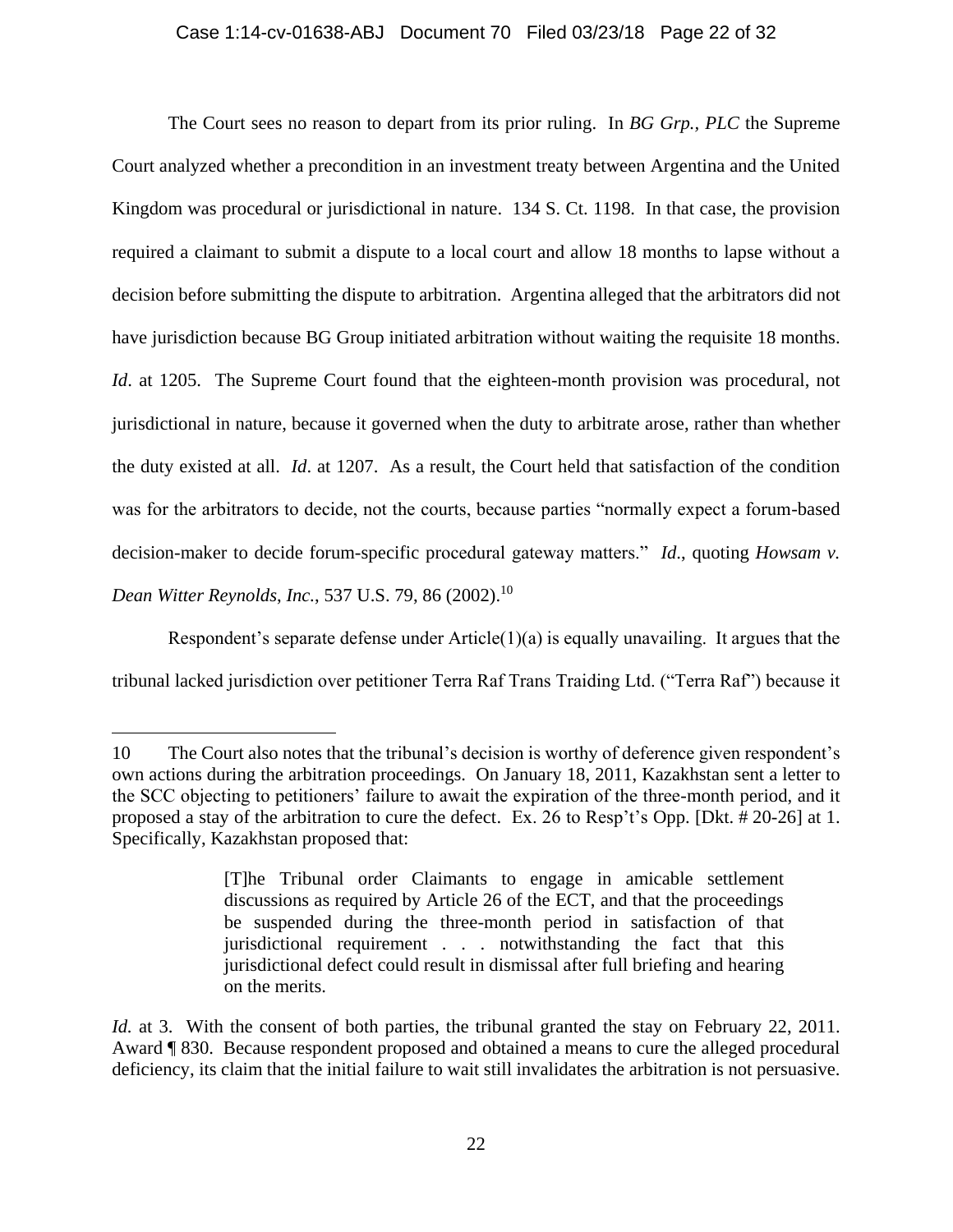# Case 1:14-cv-01638-ABJ Document 70 Filed 03/23/18 Page 23 of 32

did not qualify as an "investor" under the ECT, and therefore that petitioner cannot seek to enforce the award. Resp't's Opp. 58–59.

Petitioner Terra Raf is a limited liability company incorporated and located in Gibraltar, a territory controlled by the United Kingdom. Resp't's Opp. 58; Pet. ¶ 5. Half of the company is owned by petitioner Anatolie Stati, and the other half is owned by his son, petitioner Gabriel Stati. Pet. ¶¶ 2–5. Respondent argues that because Gibraltar is not a party to the ECT, Terra Raf does not qualify as an "investor" under the treaty, and therefore, Kazakhstan was not bound by a valid agreement to arbitrate with the company. Resp't's Opp. 58–59.

Respondent raised this argument before the tribunal. Award ¶¶ 733–38. The tribunal rejected it, finding that the ECT provides protections to investors from Gibraltar because Gibraltar is part of the "European Community," which is a party to the ECT. *Id.* ¶ 746. The Court finds no reason to second-guess the tribunal's conclusion since respondent itself acknowledges that "both the United Kingdom and the European Union are signatories of the ECT," Resp't's Opp. at 58, and the Court's review is "extremely limited." *Kurke v. Oscar Gruss & Son, Inc*., 454 F.3d 350, 354 (D.C. Cir. 2006); *see also Misco, Inc.*, 484 U.S. at 38. ("Courts thus do not sit to hear claims of factual or legal error by an arbitrator as an appellate court does in reviewing decisions of lower courts.").

# **B. Article V(1)(b) of the New York Convention is inapplicable.**

Respondent contends that the Court should reject confirmation of the award because it was not given adequate notice to appoint an arbitrator. Resp't's Opp. at 36–48. Article V(1)(b) of the New York Convention authorizes a court to refuse recognition and enforcement of an award if "the party against whom the award is invoked was not given proper notice of the appointment of the arbitrator, or of the arbitration proceeding or was otherwise unable to present his case." Article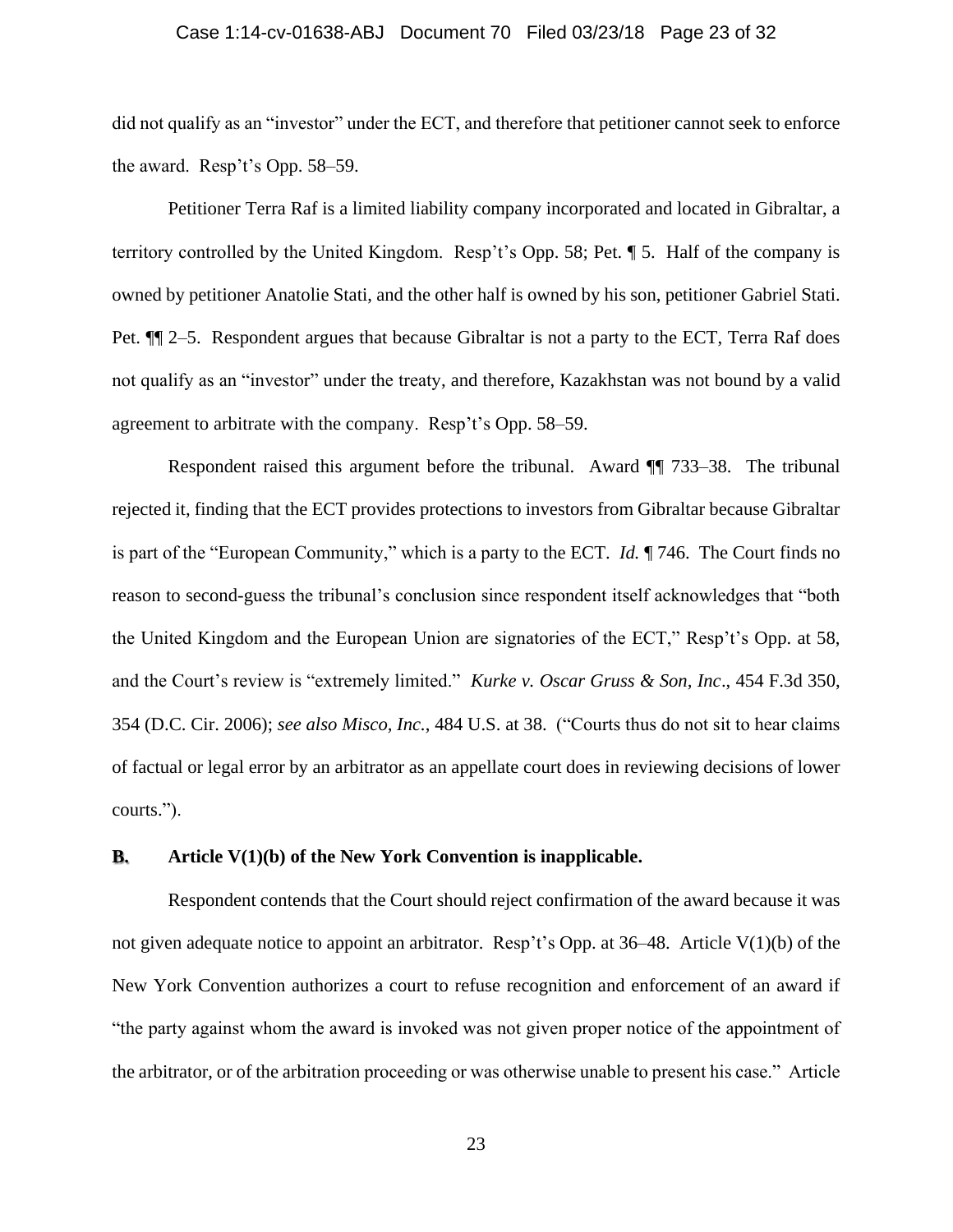V(1)(b) "essentially sanctions the application of the forum state's standards of due process." *Iran Aircraft Indus. v. Avco Corp.*, 980 F.2d 141, 145–46 (2d Cir. 1992), quoting *Parsons & Whittemore Overseas Co. v. Societe Generale De L'Industrie Du Papier (Rakta)*, 508 F.2d 969, 975 (2d Cir. 1974).

### **1. The SCC's notices to respondent.**

As noted earlier, on July 26, 2010, petitioners submitted a formal Request for Arbitration to the Stockholm Chamber of Commerce, claiming that Kazakhstan's actions violated its obligations under the Energy Charter Treaty, to which Kazakhstan is a signatory. Pet. ¶ 21. In its Request for Arbitration, petitioners proposed that the dispute be resolved by a tribunal composed of three arbitrators, with each party nominating one. Req. for Arb ¶¶ 111–12. Petitioners also proposed to Kazakhstan that the two party-appointed arbitrators select a chairman for the panel, and that if they could not agree, that the SCC would appoint the chairman pursuant to the SCC Arbitration Rules. *Id.* ¶ 113.

On August 5, 2010, the SCC Secretariat forwarded petitioners' Request for Arbitration to Kazakhstan by courier and attached its own cover letter which requested an answer from Kazakhstan by August 26, 2010. Ex. 2 to Resp't's Opp. [Dkt. # 20-3] at 2 ("First Notification"). The SCC letter explained, "[i]n accordance with Article 5 of the SCC Rules, you are requested to submit an Answer to the SCC," and indicated that the Answer "shall contain comment on the seat of arbitration and on the proposition of the Claimants that the Chairperson be selected by the partyappointed arbitrators." *Id.* The Kazakh Ministry of Justice received the SCC's letter on August 9, 2010, but it did not respond. Ex. 3 to Resp't's Opp. [Dkt. # 20-4] at 2–3; Resp't's Opp. at 22.

On August 27, 2010, having not received an Answer, the SCC Secretariat sent a second letter by courier to Kazakhstan, extending the deadline. Ex. 4 to Resp't's Opp. [Dkt. # 20-5]

24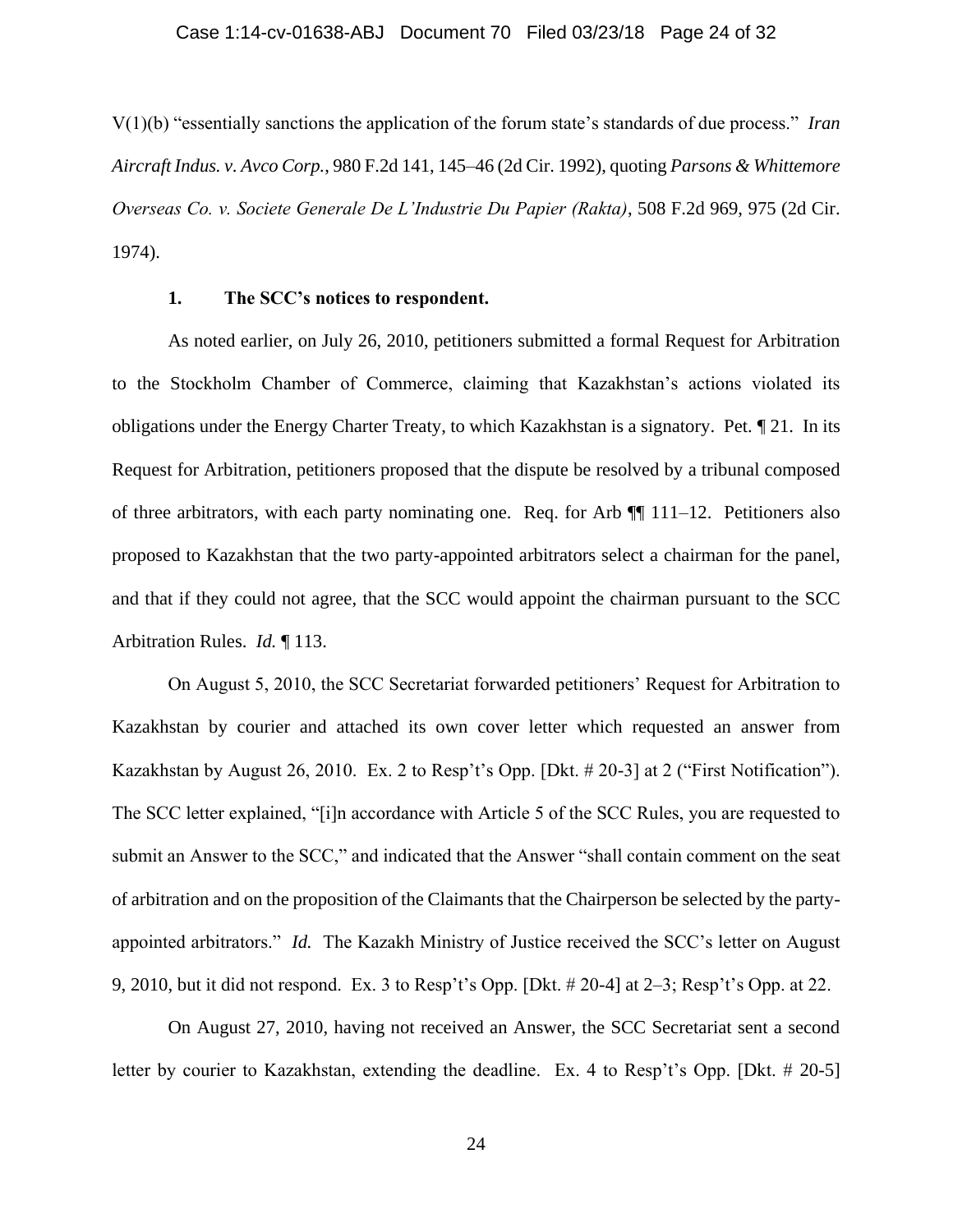# Case 1:14-cv-01638-ABJ Document 70 Filed 03/23/18 Page 25 of 32

("Second Notification"). The second letter requested that Kazakhstan "submit an Answer in accordance with Article 5" by September 10, 2010 "at the latest," and it warned that "failure to submit an Answer does not prevent the arbitration from proceeding." *Id.* Kazakhstan received the second letter on August 31, 2010, but again, it did not respond by the deadline. Resp't's Opp. at 22.

On September 13, 2010, three days after the extended deadline to submit an Answer had passed, petitioners submitted a request to the SCC to appoint an arbitrator on behalf of Kazakhstan pursuant to Article 13(3) of the SCC rules. Ex. 6 to Resp't's Opp. [Dkt. # 20-7]. Although the SCC Secretariat forwarded the request to Kazakhstan on that day, the request was not delivered to the Kazakh Ministry of Justice until September 23, 2010 because it was sent by registered mail rather than by courier. *See* Ex. 7 to Resp't's Opp. [Dkt. # 20-8]; Resp't's Opp. 22. The SCC appointed an arbitrator on behalf of Kazakhstan on September 20, 2010, three days before Kazakhstan received petitioners' forwarded request. Ex. 8 to Resp't's Opp. [Dkt. # 20-9].

On September 23, 2010, the SCC Secretariat issued a letter to the parties notifying them that the SCC had appointed Professor Lebedev as the arbitrator on behalf of Kazakhstan. Ex. 9 to Resp't's Opp. [Dkt. # 20-10]. The letter further noted that the "Chairperson will be appointed shortly." *Id.* Kazakhstan received the letter via courier on September 27, 2010. Ex. 10 to Resp't's Opp. [Dkt. # 20-11].

Approximately two months later, on December 2, 2010, respondent objected through its counsel to the SCC's appointment of Professor Lebedev and requested an opportunity to appoint its own arbitrator. Ex. 15 to Resp't's Opp. [Dkt. # 20-16]. Kazakhstan argued that it had not been given sufficient time to select an arbitrator due in part to bureaucratic hurdles involving the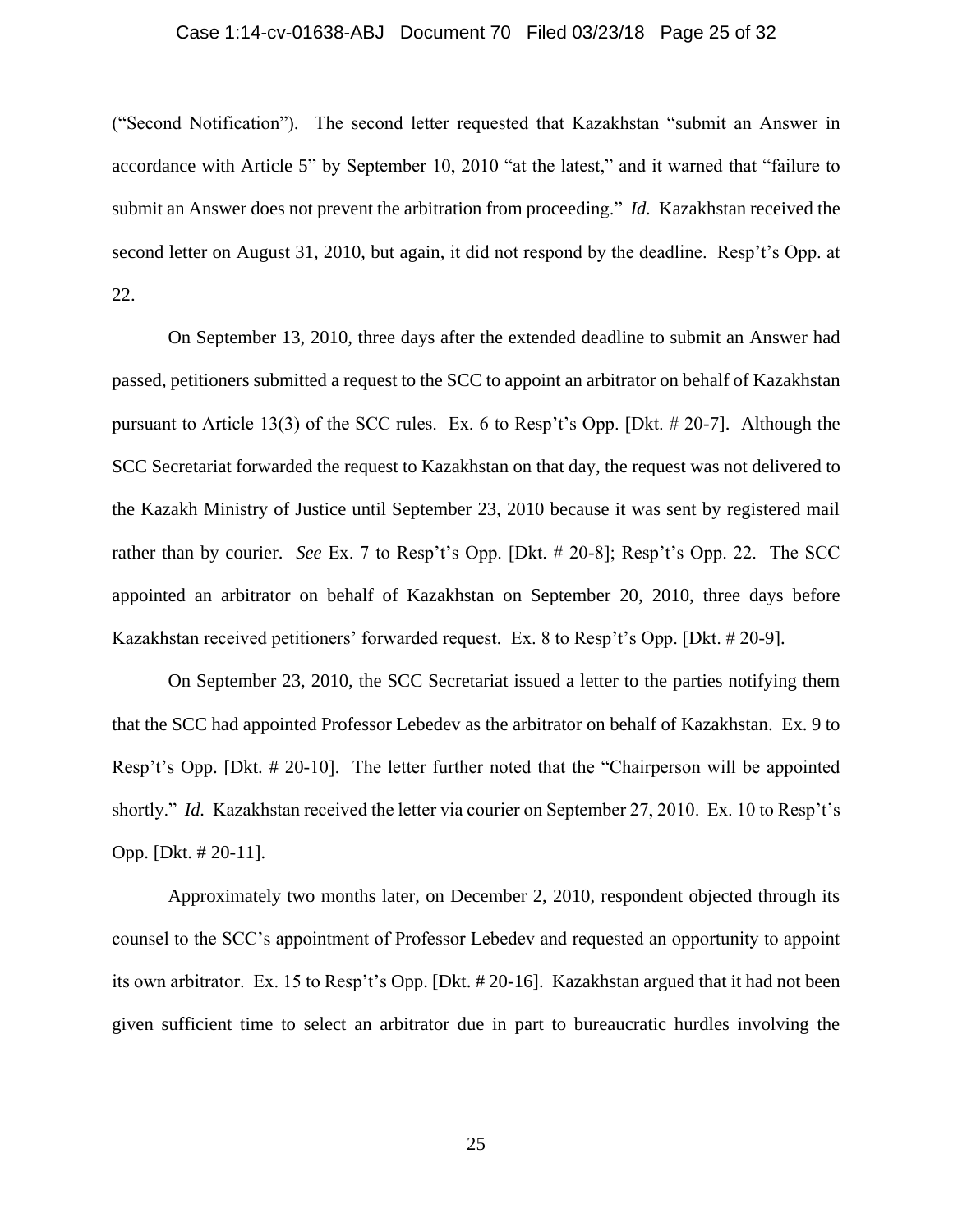# Case 1:14-cv-01638-ABJ Document 70 Filed 03/23/18 Page 26 of 32

allocation of state funds for legal services and language barriers. *Id.*<sup>11</sup> Petitioners opposed respondent's request, arguing that respondent failed to invoke any of the grounds for challenging an arbitrator set forth in the SCC Arbitration Rules, which pertain to impartiality, independence, or lack of qualifications. Ex. 17 to Resp't's Opp. [Dkt. # 20-18]. On December 15, 2010, the SCC Board found no grounds to disqualify the arbitrator and dismissed Kazakhstan's challenge. Ex. 18 to Resp't's Opp. [Dkt. # 20-19].

### **2. Respondent received proper notice.**

 $\overline{a}$ 

"Due process requires notice reasonably calculated, under all the circumstances, to apprise interested parties of the pendency of the action and afford them an opportunity to present their objections." *Crooks v. Mabus*, 845 F.3d 412, 423 (D.C. Cir. 2016), quoting *Reeve Aleutian Airways, Inc. v. United States*, 982 F.2d 594, 599 (D.C. Cir. 1993) (internal quotation marks omitted). A notice "must be of such a nature as reasonably to convey the required information, and it must afford a reasonable time for those interested to make their appearance." *Mullane v. Cent. Hanover Bank & Trust Co*., 339 U.S. 306, 314–15 (1950). This standard was satisfied by the two letters sent by the SCC dated August 5, 2010, and August 27, 2010.

Respondent does not dispute that it received the two SCC letters. Instead it argues that the content of the communications was inadequate because the letters did not state explicitly that Kazakhstan was supposed to appoint an arbitrator by a specific deadline. Resp't's Opp. at 16–17, 40. This is not borne out by the documents themselves.

<sup>11</sup> *See also* Resp't's Opp. at 20. But respondent does not elaborate on how language issues interfered with its ability to respond or to make a timely request for additional time.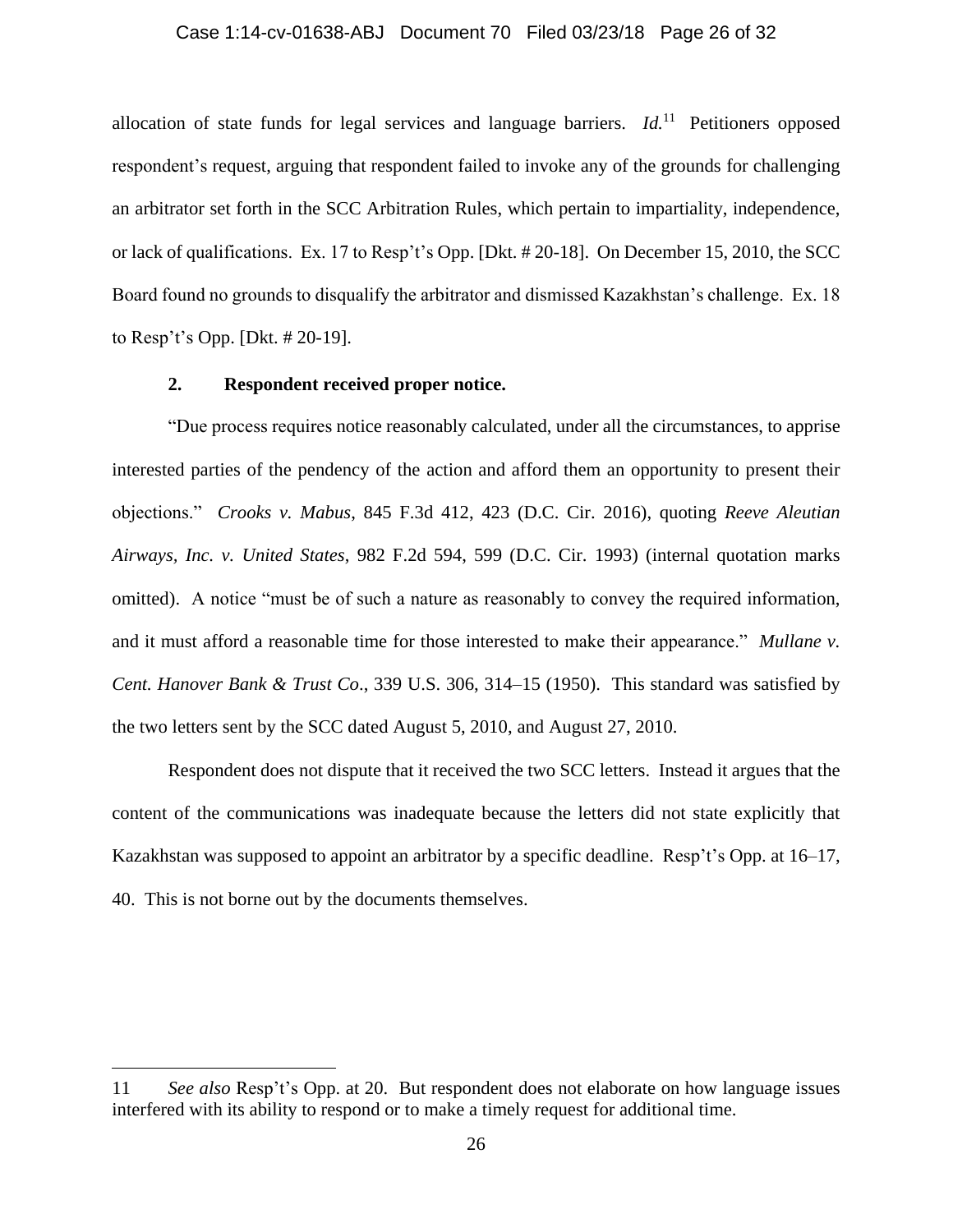## Case 1:14-cv-01638-ABJ Document 70 Filed 03/23/18 Page 27 of 32

The first SCC letter dated, August 5, 2010, stated:

In accordance with Article 5 of the SCC Rules, you are requested to submit and Answer to the SCC, by 26 August 2010 at the latest.<sup>12</sup>

First Notification at 2. Article 5(1)(v) of the SCC Arbitration Rules provides that an Answer:

Shall include . . . if applicable, the name, address, telephone number, facsimile number and e-mail address of the arbitrator appointed by Respondent.

Ex. 1 to Resp't's Opp. [Dkt. # 20-2] ("SCC Arbitration Rules") at 7. So the notice plainly informed respondent of the date by which it was to name an arbitrator. In the event there was any ambiguity about that, the SCC included two attachments with the letter: the Arbitration Rules and petitioners' Request for Arbitration, which laid out petitioner's proposal on how to constitute the tribunal. *Id.*; Req. for Arb. ¶¶ 111–12.

Furthermore, Article 5(3) establishes that, "[f]ailure by the [r]espondent to submit an Answer shall not prevent the arbitration from proceeding." SCC Arbitration Rules at 8.Both provisions were plainly applicable in this situation and the Court finds that the first letter along with its attachments reasonably put respondent on notice of its obligation to submit an Answer and proffer an arbitrator. Furthermore, the respondent received a second opportunity to be heard, when the SCC sent a second notification and extended its deadline. In the second letter, the SCC again directed respondent to "submit an Answer in accordance with Article 5 of the SCC Rules" and warned that "failure to submit an Answer does not prevent the arbitration from proceeding." Second Notification at 2.

<sup>12</sup> The letter went on: "Your Answer shall contain comment on the seat of arbitration and on the proposition of the Claimants that the Chairperson be selected by the party-appointed arbitrators." First Notification at 2.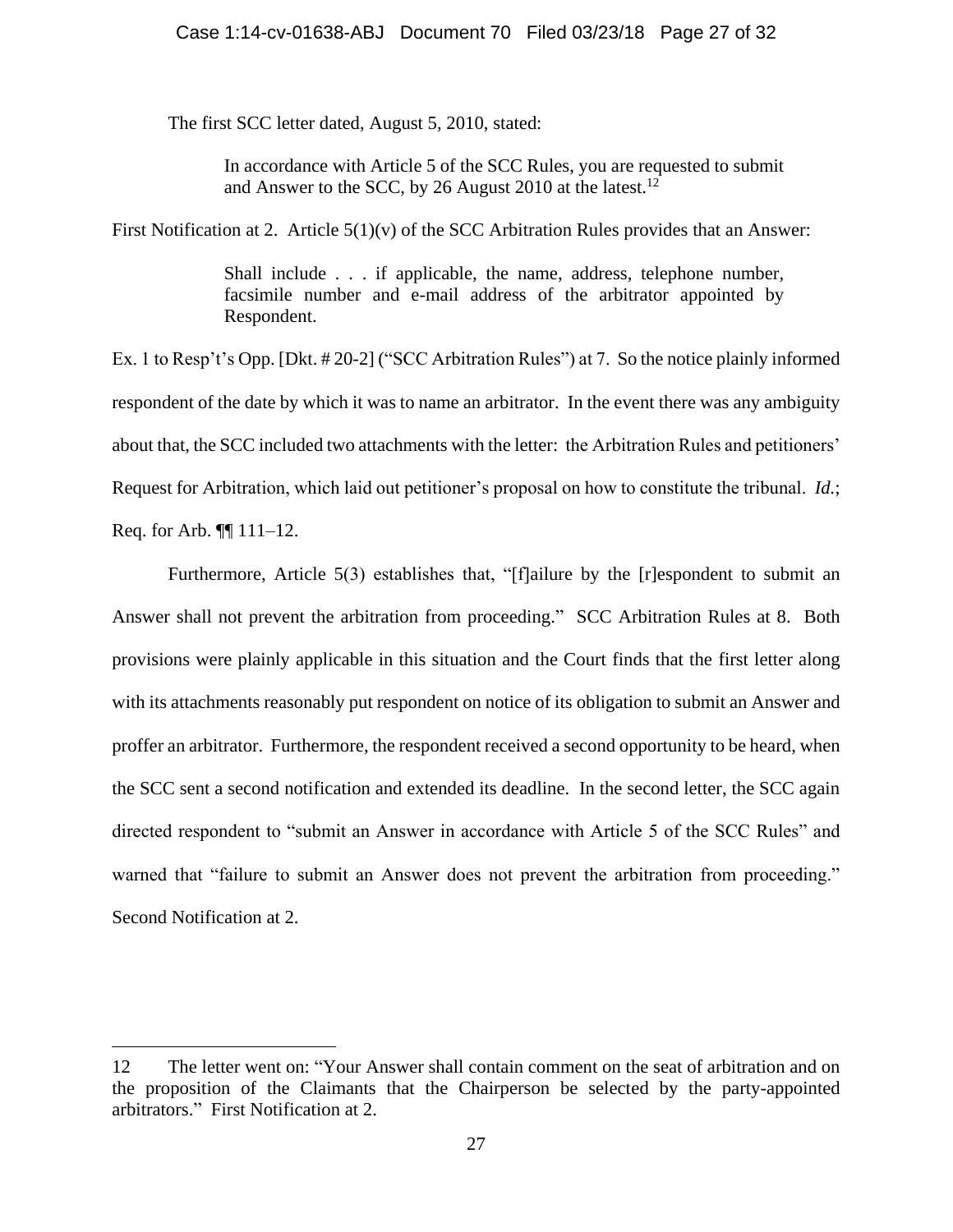#### Case 1:14-cv-01638-ABJ Document 70 Filed 03/23/18 Page 28 of 32

Faced with respondent's failure to respond, the SCC Board reasonably went ahead and appointed an arbitrator on respondent's behalf as it is permitted to do under the SCC's default rules. Under Article 12 of the SCC rules, "[w]here the parties have not agreed on the number of arbitrators, the Arbitral Tribunal shall consist of three arbitrators . . . ." SCC Arbitration Rules at 9. Article 13(1) of the SCC Arbitration Rules allows the SCC to set the time period by which to appoint an arbitrator if the parties have not agreed to a time period. *Id.* And Article 13(3) further provides that "[w]here a party fails to appoint an arbitrator(s) within the stipulated time period, the Board shall make the appointment." *Id.* at 10.

Respondent later chose to object to the appointment of its arbitrator and the SCC took its arguments into consideration, along with petitioners' objections, and found that there were no grounds on which to disqualify the arbitrator appointed on behalf of respondent. Ex. 18 to Resp't's Opp. [Dkt. # 20-19].

Thus, the Court finds that respondent was "reasonably" informed of the proceeding and its obligation to appoint an arbitrator and given an "opportunity to be heard." *Mullane,* 339 U.S. at 314. Respondent's inability to appoint its arbitrator was not due to a lack of notice but rather a lack of timely participation on its part. *See Bernstein Seawell & Kove v. Bosarge,* 813 F.2d 726, 729 (5th Cir. 1987) ("[D]ue process is not violated if the hearing proceeds in the absence of one of the parties when the party's absence is the result of his decision not to attend.").

Respondent argues in the alternative that 32 days was simply not enough time to appoint an arbitrator and that this time period "constitutes a substantial deviation from the norm of international arbitration." Resp't's Opp. at 46–47. Respondent never sought an extension of time and the SCC gave it additional time on its own initiative. Moreover, the Court finds that the amount of time was reasonable particularly since the parties agreed to conduct the arbitral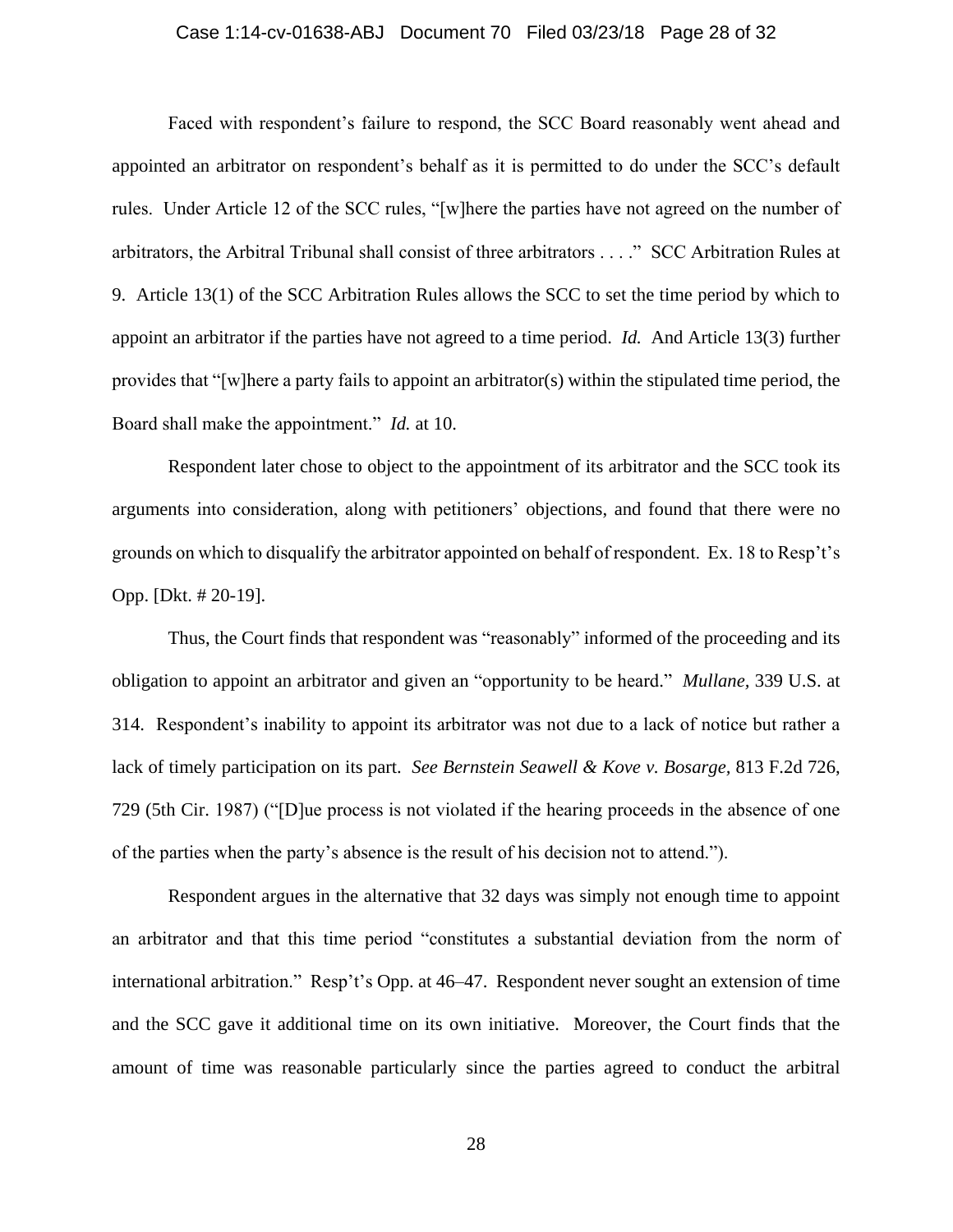proceedings under the SCC rules, and respondent does not claim that the 32 day timeframe was inconsistent with those rules.

Given all of these reasons, the Court finds that respondent received "proper notice of the appointment of the arbitrator" and it rejects its defenses under Article  $V(1)(b)$  of the New York Convention.

### **C. Article V(1)(d) of the New York Convention is inapplicable.**

Next, respondent asserts that that the arbitral award is unenforceable under Article  $V(1)(d)$ of the New York Convention which allows a court to deny enforcement of an arbitral award if:

> [T]he composition of the arbitral authority or the arbitral procedure was not in accordance with the alleged agreement of the parties, or, failing such agreement, was not in accordance with the law of the country where the arbitration took place.

New York Convention, art.  $V(1)(d)$ .

Respondent makes three arguments under this provision, two of which simply repeat prior arguments. First, respondent argues that the SCC failed to comply with its own rules relating to the appointment of arbitrators. Second, it asserts that the SCC failed to enforce the cooling-off period as it was required to do under the ECT. Last, it maintains that the tribunal committed other procedural errors relating to the admission and weight of evidence during the proceeding.

The Court has already addressed the first two points in Sections II.A–B and finds that the same reasoning applies here. The Court finds that the SCC did not violate its rules when it appointed an arbitrator on respondent's behalf. The rules plainly allow for the SCC to do so when, as here, a party fails to appoint an arbitrator by the set deadline. And a party's failure to respond does not halt the proceedings, including the appointment of the arbitrator. As to the cooling-off period, the Court defers to the tribunal's conclusion that this procedural requirement was satisfied when the tribunal imposed a three-month stay at respondent's request. Furthermore, the Court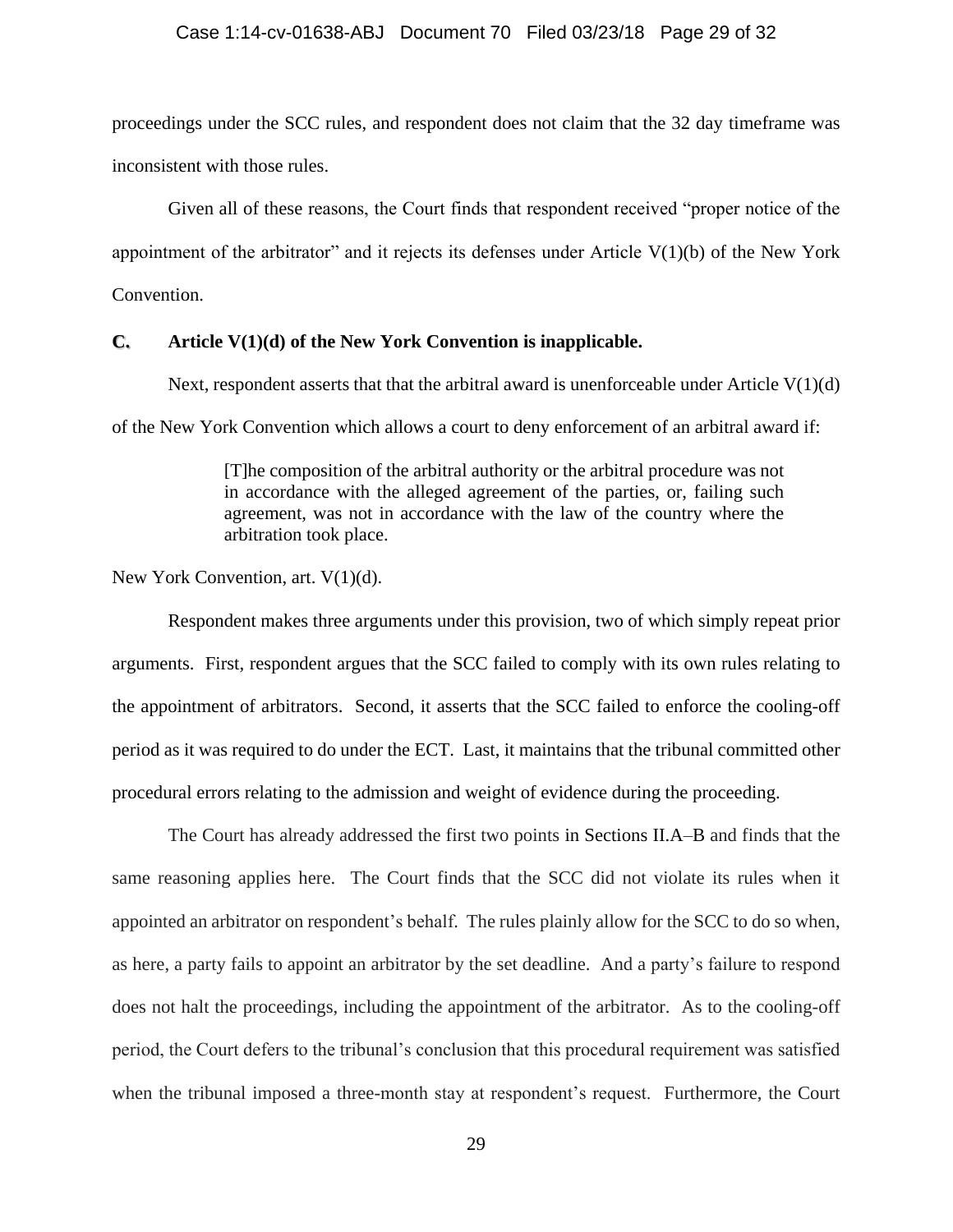### Case 1:14-cv-01638-ABJ Document 70 Filed 03/23/18 Page 30 of 32

notes that when a "party's challenge involves an application of the arbitral institution's own rules,

courts typically have deferred to the arbitral panel's interpretation of them." *Belize Bank Ltd.*, 191

F. Supp. 3d at 37, citing *[York Research Corp. v. Landgarten](https://1.next.westlaw.com/Link/Document/FullText?findType=Y&serNum=1991050663&pubNum=0000350&originatingDoc=I97fe2e402efd11e6a6699ce8baa114cf&refType=RP&fi=co_pp_sp_350_123&originationContext=document&transitionType=DocumentItem&contextData=(sc.Folder*cid.13b6afb3e90a4daf950ff29e9e5a912f*oc.Search)#co_pp_sp_350_123)*, 927 F.2d 119, 123 (2d Cir.1991).

Respondent also complains that the tribunal committed three types of procedural errors:

(1) ignoring the submission of expert evidence and other evidence regarding almost every major disputed issues of the case; (2) failing to consider Kazakhstan's objections that certain deductions would need to be made from any eventual award to [p]etitioners; and (3) going beyond the submissions of the [p]arties and ignoring the [p]arties' submissions and the applicable law on multiple occasions.

Resp't's Opp. at 53–54. But respondent points to only one example of these alleged irregularities. It argues that the testimony of one of its expert witnesses on the value of the LPG plant was not afforded sufficient weight in deciding the amount of the award. *Id*. at 55–56.

This is not a basis to decline to enforce the award. It is not for this Court, given its limited scope of review, to second-guess the tribunal's weighing of evidence. Respondent's invitation to re-try the merits of the arbitration undermines the very purpose of the New York Convention. *See TermoRio S.A. E.S.P.*, 487 F.3d at 934, quoting *Mitsubishi Motors Corp*., 473 U.S. at 639 ("The utility of the [New York] Convention in promoting the process of international commercial arbitration depends upon the willingness of national courts to let go of matters they normally would think of as their own."); *see also Bosack v. Soward*, 586 F.3d 1096, 1105 (9th Cir. 2009) ("[The court] 'ha[s] no authority to re-weigh the evidence' presented to the arbitration panel.") (citations omitted).

The Court finds that the tribunal acted within its authority when it chose to disregard *both*  parties' experts, and to instead value the LPG plant using a contemporaneous third-party bid. *See Slaney v. The Int'l Amateur Athletic Fed'n*, 244 F.3d 580, 592 (7th Cir. 2001), quoting *Generica Ltd. v. Pharm. Basics, Inc.*, 125 F.3d 1123, 1130 (7th Cir. 1997) ("The extent of an arbitrator's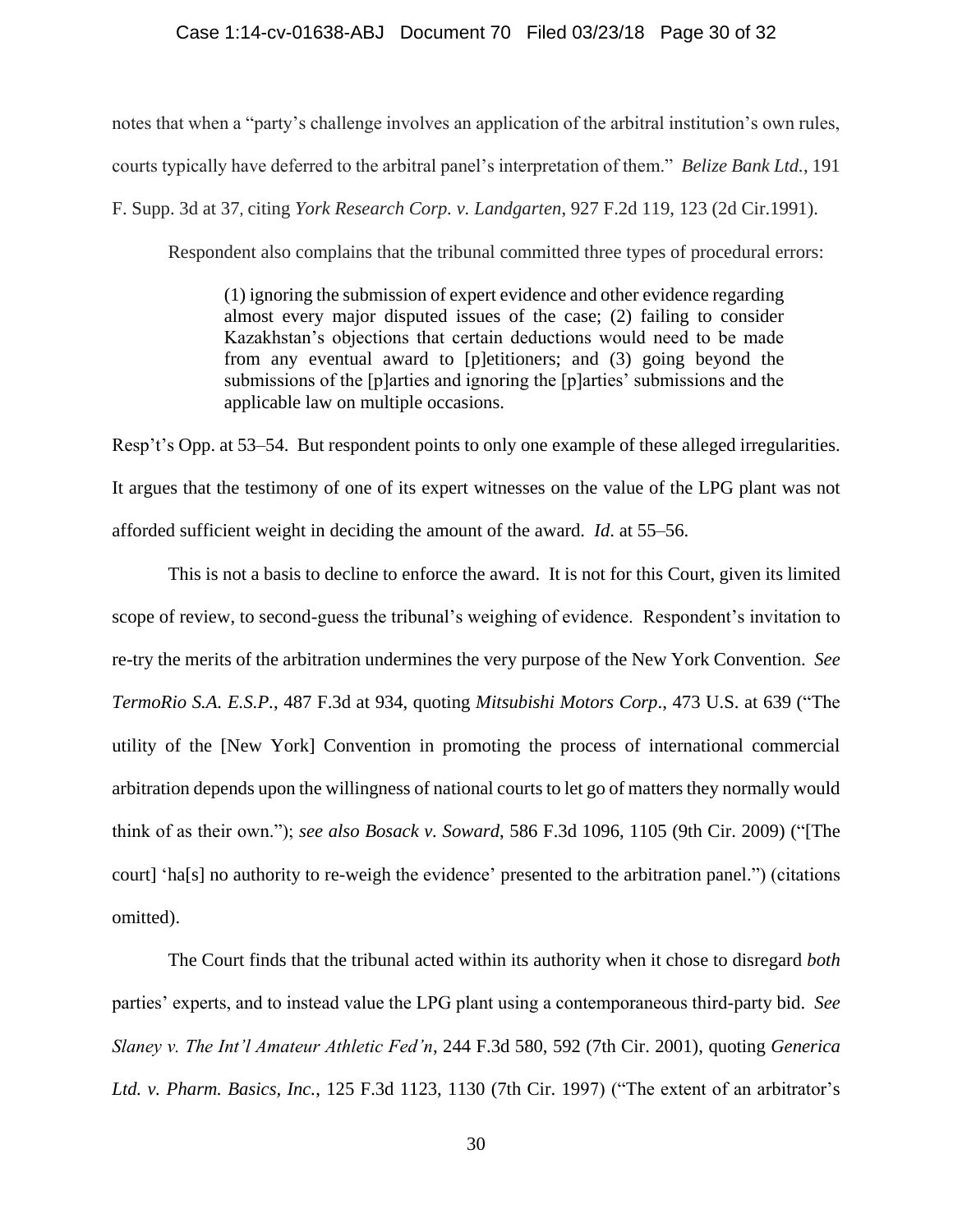### Case 1:14-cv-01638-ABJ Document 70 Filed 03/23/18 Page 31 of 32

latitude is such that an "arbitrator is not bound to hear all of the evidence tendered by the parties . . . [H]e must [merely] give each of the parties to the dispute an adequate opportunity to present its evidence and arguments."). Based on the single example that respondent provides, it is apparent that the issue is not that respondent was not given an adequate opportunity to be heard but rather that it takes issue with the result. This is precisely what the Court is not allowed to consider in an enforcement proceeding under the New York Convention.

# **D. Article V(2)(b) of the New York Convention is inapplicable.**

Finally, respondent argues again, this time under Article V(2)(b) of the New York Convention, that the arbitral award is unenforceable because it was not given notice of its opportunity to appoint its arbitrator. Article  $V(2)(b)$  of the New York Convention prevents the enforceability of an arbitral award when the arbitral award "would be contrary to the public policy" of the country where enforcement is sought, *Belize Bank Ltd*., 852 F.3d at 1110–11, quoting New York Convention, art.  $V(2)(b)$ , and respondent asserts that the lack of notice contravenes public policy in the United States. As noted earlier, "[t]he public-policy exception under the New York Convention is construed narrowly and applied 'only where enforcement would violate the forum state's most basic notions of morality and justice.'" *Chevron Corp. v. Republic of Ecuador*, 949 F. Supp. 2d 57, 69 (D.D.C. 2013), quoting *Parsons*, 508 F.2d at 974; see also *TermoRio S.A. E.S.P*., 487 F.3d at 938. Since the Court has already concluded that respondent received adequate notice, respondent has certainly not met this high burden.

#### **CONCLUSION**

For the reasons set forth above, respondent's motion for reconsideration pursuant to Federal Rule of Civil Procedure 54(b) is denied. It is further ordered that the petition to confirm the arbitral award is granted because none of the grounds for refusal or deferral of the award set

31